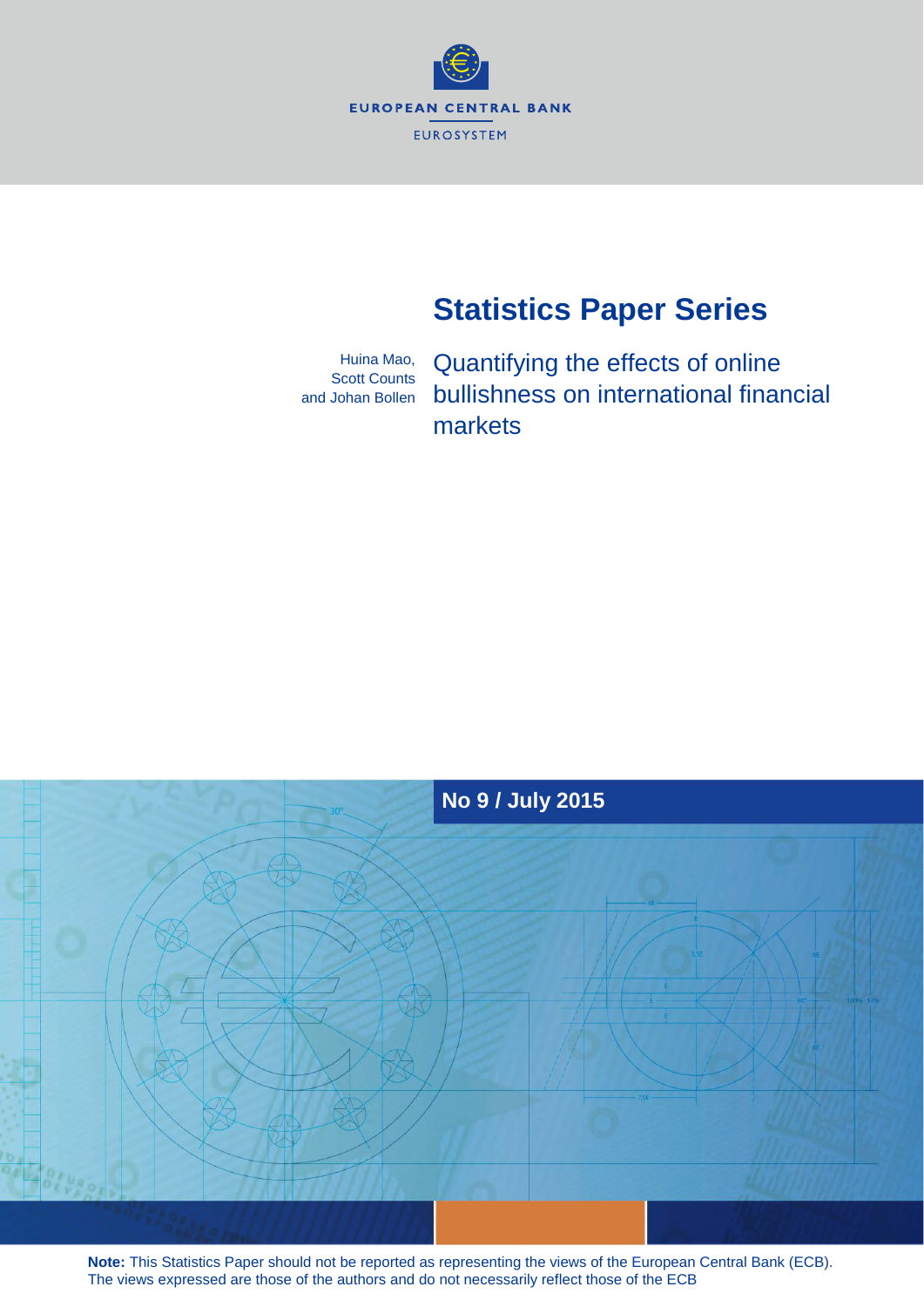# **Contents**

| <b>Abstract</b>   |                                                                     |                                              | $\overline{\mathbf{2}}$ |  |  |  |
|-------------------|---------------------------------------------------------------------|----------------------------------------------|-------------------------|--|--|--|
| 1                 | <b>Introduction</b>                                                 |                                              |                         |  |  |  |
| $\mathbf{2}$      | <b>Results</b>                                                      |                                              |                         |  |  |  |
|                   | 2.1                                                                 | <b>Twitter bullishness</b>                   | 6                       |  |  |  |
|                   | 2.2                                                                 | Google bullishness                           | $\overline{7}$          |  |  |  |
|                   | International stock market<br>2.3                                   |                                              |                         |  |  |  |
|                   | 2.4<br>Research questions and inference                             |                                              |                         |  |  |  |
|                   | Lead-lag relationship between Twitter and Google bullishness<br>2.5 |                                              |                         |  |  |  |
|                   | 2.6                                                                 | Twitter bullishness and stock market returns | 11                      |  |  |  |
|                   | 2.7                                                                 | Google bullishness and stock market returns  | 14                      |  |  |  |
| 3                 | <b>Conclusion</b>                                                   |                                              |                         |  |  |  |
| <b>Annex</b>      |                                                                     |                                              | 19                      |  |  |  |
|                   | <b>Methods</b>                                                      |                                              |                         |  |  |  |
| <b>References</b> |                                                                     |                                              |                         |  |  |  |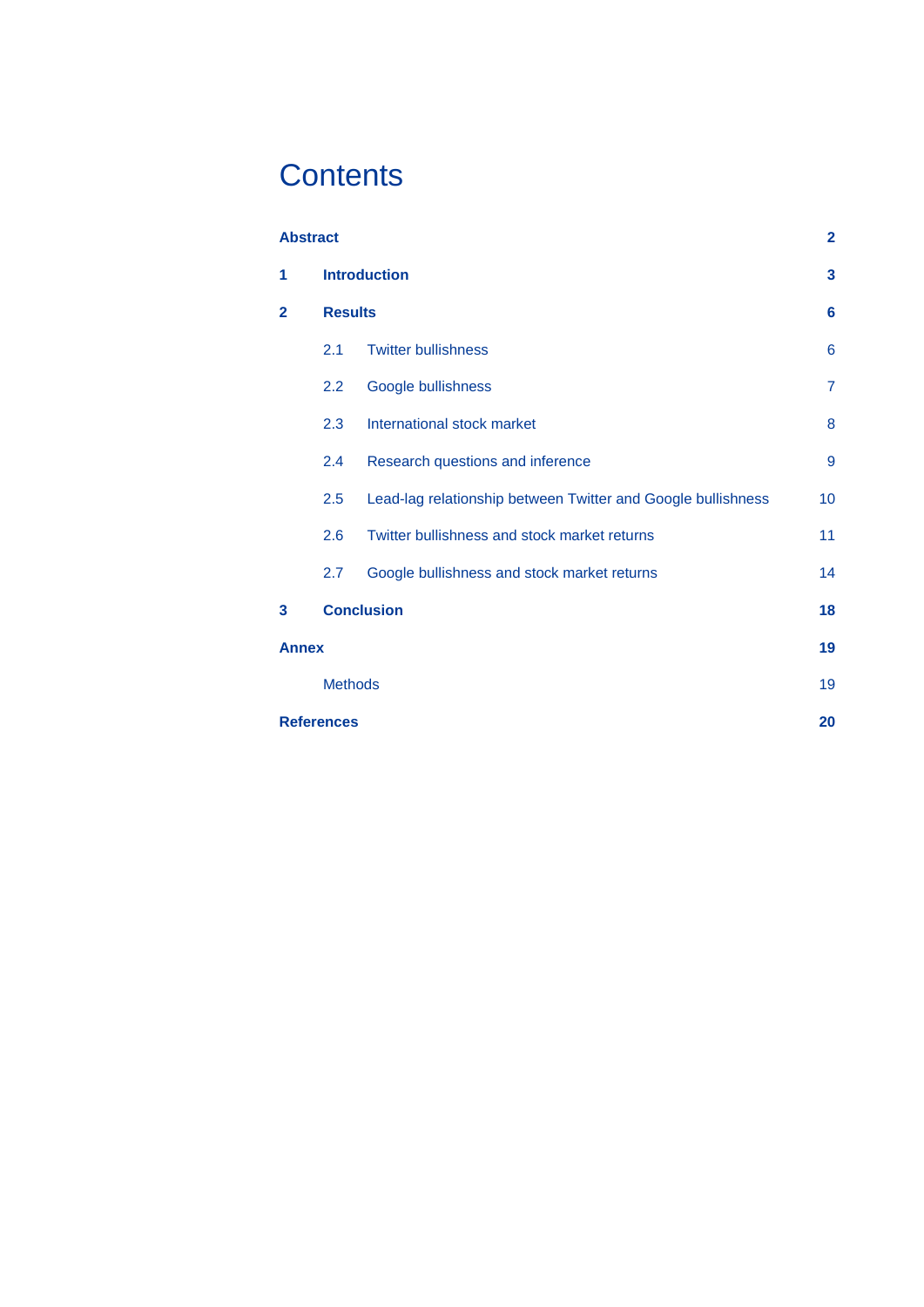# <span id="page-2-0"></span>Abstract

Computational methods to gauge investor sentiment from commonly used online data sources that rely on machine learning classifiers and lexicons have shown considerable promise, but suffer from measurement and classification errors. In our work, we develop a simple, direct and unambiguous indicator of online investor sentiment, which is based on Twitter updates and Google search queries. We examine the predictive power of this new investor bullishness indicator for international stock markets. Our results indicate several striking regularities. First, changes in Twitter bullishness predict changes in Google bullishness, indicating that Twitter information precedes Google queries. Second, Twitter and Google bullishness are positively correlated to investor sentiment and lead established investor sentiment surveys. The former, in particular, is a more powerful predictor of changes in sentiment in the stock market than the latter. Third, we observe that high Twitter bullishness predicts increases in stock returns, with these then returning to their fundamental values. We believe that our results may support the investor sentiment hypothesis in behavioural finance.

Keywords: computational science, investor sentiment, big data, social media, international financial markets

JEL codes: C1, C12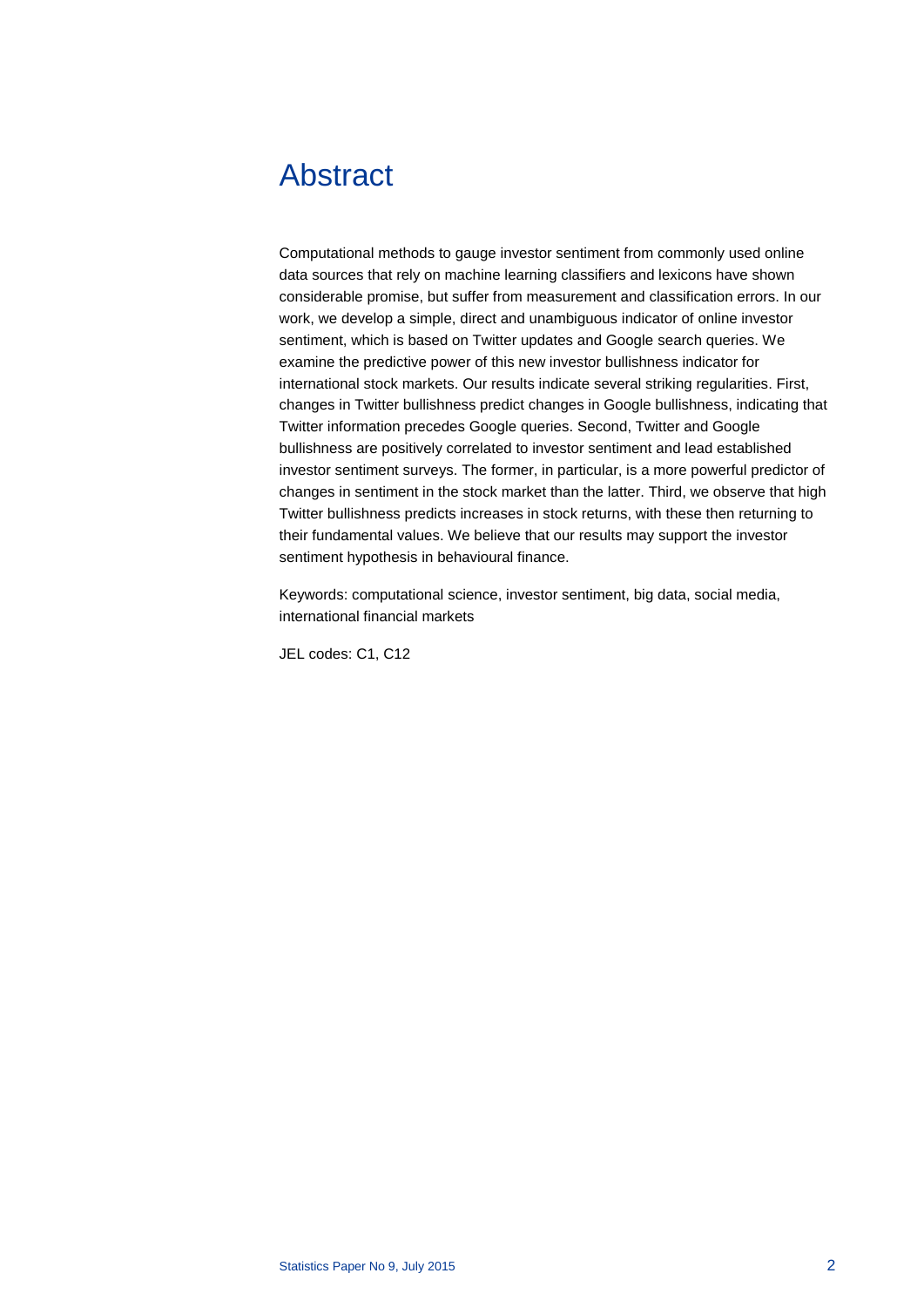# <span id="page-3-0"></span>1 Introduction

According to the Efficient Market Hypothesis (EMH; Fama, 1970) investors operate as rational actors and share prices therefore fully reflect all existing, new, and even hidden information. Traditional efficient market models, however, fail to explain important market anomalies, such as the Great Crash of 1929, the Black Monday crash of October 1987, the dot-com bubble of the late 1990s and the stock market collapse of 2008. Behavioural finance challenges the EMH by emphasising the important role of behavioural and emotional factors in investor behaviour (Kahneman and Tversky, 1979; Shiller, 2006). Behavioural finance is based on two major assumptions: (i) "investor sentiment", i.e. the actions of investors are also determined by sentiment and not just rational considerations; and (ii) "limits-to-arbitrage", i.e. betting against irrational investors is costly and risky. Owing to the limited arbitrage of sophisticated investors, investor sentiment can influence stock prices (De Long et al., 1990a). In addition, investor sentiment or perceptions about the market can directly reflect general consumer sentiment about the economy, which can in turn influence consumer spending (Carroll et al., 1994). Knowing timely information on investor sentiment and consumer confidence can help government policy-makers and central banks to anticipate market trends and plan ahead. Therefore, the assessment and measurement of investor sentiment and its effects has become an important research topic (Baker and Wurgler, 2007).

In recent years, researchers have explored a variety of computational methods to measure the investor sentiment indicated by commonly used online data sources, such as stock message boards, news reports, microblogging environments, blogs and search engine queries. This approach holds considerable promise, given the unprecedented scale, high degree of detail, low cost and high frequency of the underlying data.

To the best of our knowledge, existing market sentiment measures are either classifier or dictionary-based. In Antweiler and Frank (2004), two popular classifiers – Naive Bayes and Support Vector Machine (SVM) classifiers – are employed to classify stock messages into three categories: "bullish", "bearish" and "neutral". This research has found that message bullishness and volume can help predict market volatility, but is of limited value when it comes to predicting returns. Similar results have been obtained in later work that uses as many as five classifier algorithms (Das and Chen, 2007). The latest and most relevant study (Oh and Sheng, 2011) classifies stock tweets from StockTwits® into the bullish and bearish categories, and builds a bullishness index that is shown to be predictive of future share price movements.

Together with machine learning approaches, a number of studies have focused on the development of linguistic lexicons or dictionaries to determine investor sentiment from the frequency of words in financial data sources. Perhaps the most influential study is that by Tetlock (2007), which uses the frequency of words on the Harvard negative word list (Havard-IV-4-TagNeg) in daily news items to construct a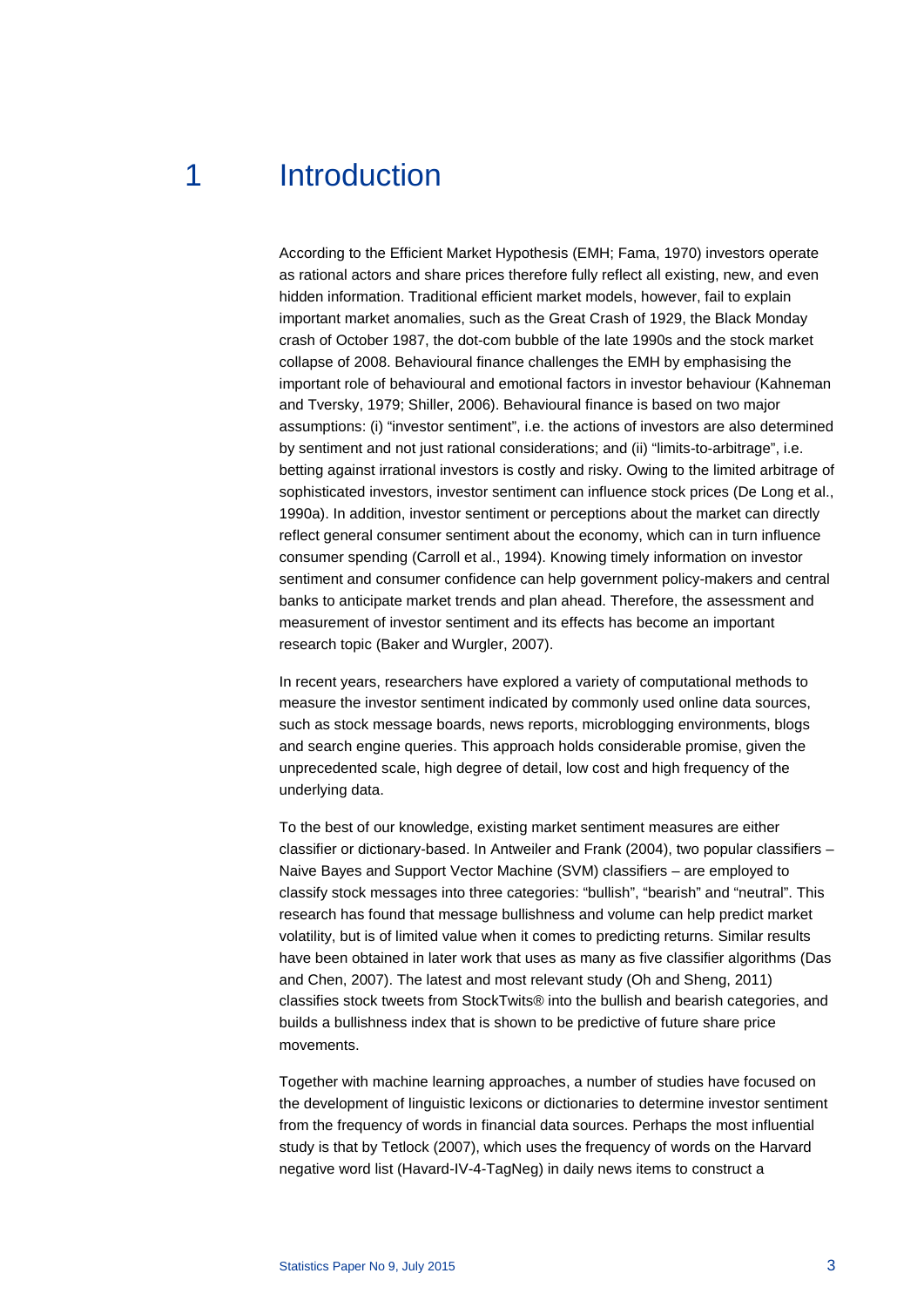pessimism indicator; one found to predict the daily Dow Jones returns and company share prices reported in the author's later work (Tetlock et al., 2008). However, Loughran and McDonald (2011) argue that the Harvard Psychosociological Dictionary has been developed for the fields of psychology and sociology: hence, many words that are classified as negative are not negative in a financial context. They developed an alternative negative word list comprised of 2,337 words, which was found to outperform the Harvard dictionary in measuring financial sentiment.

Classifiers and dictionary-based methods are useful for automatically processing large sets of text data used to produce general sentiment indicators. However, the variegated contexts and subtleties of human language pose a tough challenge for human raters and text analysis algorithms. In fact, the low accuracy with which humans themselves can assess text sentiment inevitably sets an unfavourable upper bound on what the best supervised classifiers can achieve. According to some studies (Das and Chen, 2007; Oh and Sheng, 2011; Pang and Lee, 2008), a machine learning classification accuracy of between 60% and 70% is considered to be acceptable. Dictionary-based methods do not require human-defined ground truth or supervision, but dictionary words are usually selected on the basis of ad hoc criteria. Furthermore, word-weighting schemes may be biased and context-sensitive, and dictionaries cannot be adjusted to reflect varying word contexts and semantics.

The limitations of automated sentiment analysis algorithms are not merely an academic or technical matter. Investors are averse to ambiguity and uncertainty (Barberis and Thaler, 2003). For computational indicators of investor sentiment to become an accepted part of the financial toolkit, they need to be reliable and accurate, and they also need to reduce ambiguity and risk rather than increase it.

In contrast to computational indicators, surveys of investor sentiment have already become an accepted part of the financial data environment. For example, the Daily Sentiment Index (DSI) and the weekly US Advisors' Sentiment Report issued by Investors Intelligence (II) involve two well-known surveys of investor sentiment. Since 1987, small traders have been interviewed about their bullish or bearish position on US futures markets in order to generate the DSI. And since 1963, II has investigated and categorised readers' opinions on market newsletters, assigning these to three categories, namely "bullish", "bearish" or "correction" (neutral). Simply put, surveys assess whether sentiment is bullish or bearish on the basis of the precise words used by people when responding to specific questions.

This certainly has the advantage of being unambiguous and exact, but surveys can still have some detrimental shortcomings, for example, they are resource intensive and expensive to conduct. Furthermore, what may seem a strength could actually be a weakness; when people are explicitly asked for their opinion, a variety of individual and social biases (including "groupthink") and the truthfulness of responses can become an issue (Da et al., 2010; Singer, 2002).

Here, we aim to define an indicator of investor sentiment that benefits from the advantage of traditional surveys by requiring explicit, unambiguous statements regarding investor sentiment, yet leverages large quantities of online social media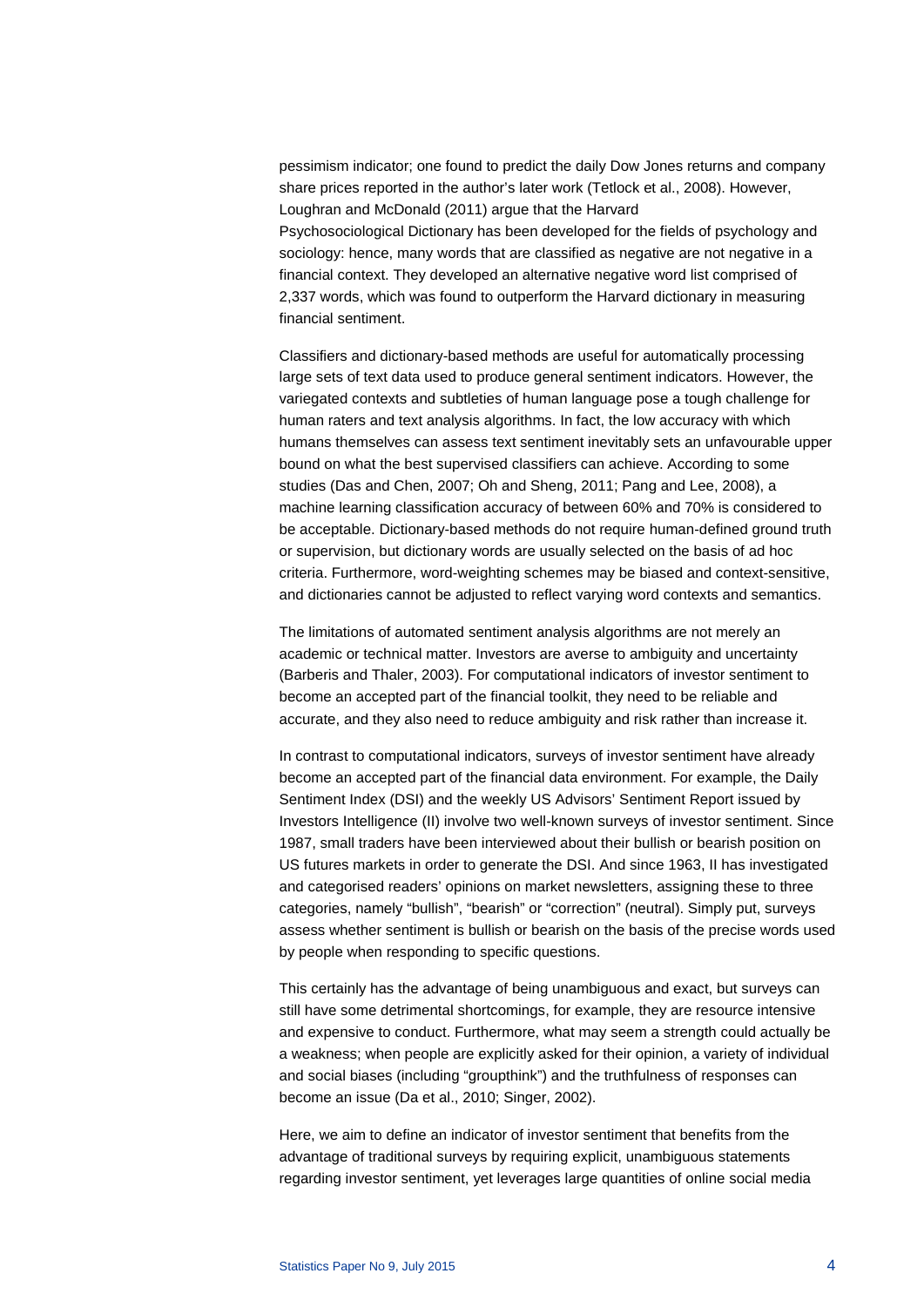data. Our indicator measures investor sentiment directly from what people tweet or search, rather than what they tell others in response to survey questions. To reduce the ambiguities of sentiment analysis, we measure the relative occurrence of only two terms: "bullish" and "bearish" – chosen because they are rarely used other than in a financial context. Hence, they are more likely to produce an unambiguous indication of bullish or bearish investor sentiment.

In this paper, we report the frequency of appearance of the terms "bullish" and "bearish" in Twitter content and Google queries over time, and define a bullishness index on the basis of their relative frequencies. We compare the bullishness indicators calculated respectively from Twitter content and Google queries, i.e. the same index is used for different data sources. We also compare both with existing surveys of investor sentiment, and examine their predictive effect vis-à-vis stock market returns across the United States (US), the United Kingdom (UK), Canada (CA), as well as China (CN). Our results indicate a positive correlation between survey sentiment and Twitter and Google bullishness. Twitter bullishness has a statistically and economically significant predictive value in respect of share prices in the United States, the United Kingdom and Canada. We further observe that high Twitter bullishness indicates an increase in daily returns on the following day, with there being a return to normal levels within the next two to five days. Our results support the investor sentiment theory (De Long et al., 1990a), and suggest that Twitter bullishness may provide a useful and simple investor sentiment index.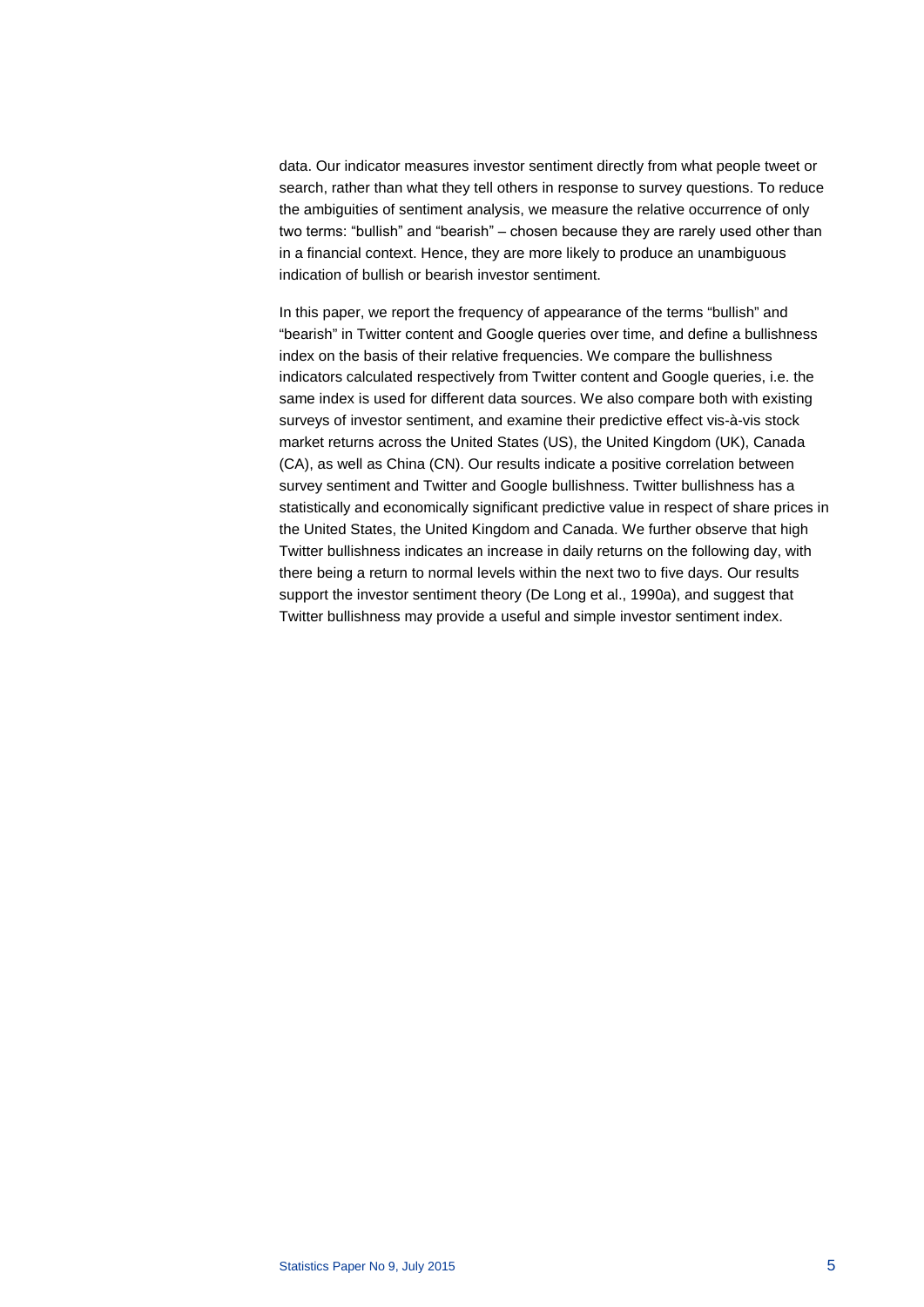# <span id="page-6-0"></span>2 Results

# <span id="page-6-1"></span>2.1 Twitter bullishness

We define a tweet as bullish if it contains the term "bullish" and bearish if it contains the term "bearish". Over the study period from 2010 to 2012, we find about 0.31 million bullish and bearish tweets. There are 1,091 days in total, and the average daily number of bullish and bearish tweets is 280. Figure 1 shows the volume of bullish and bearish tweets.

## **Figure 1** Daily volume of bullish and bearish tweets



**Day of the week**



The autocorrelation graph in the left panel indicates a clear weekly pattern, which is also confirmed by the Fast Fourier Transform result shown in the right panel. In the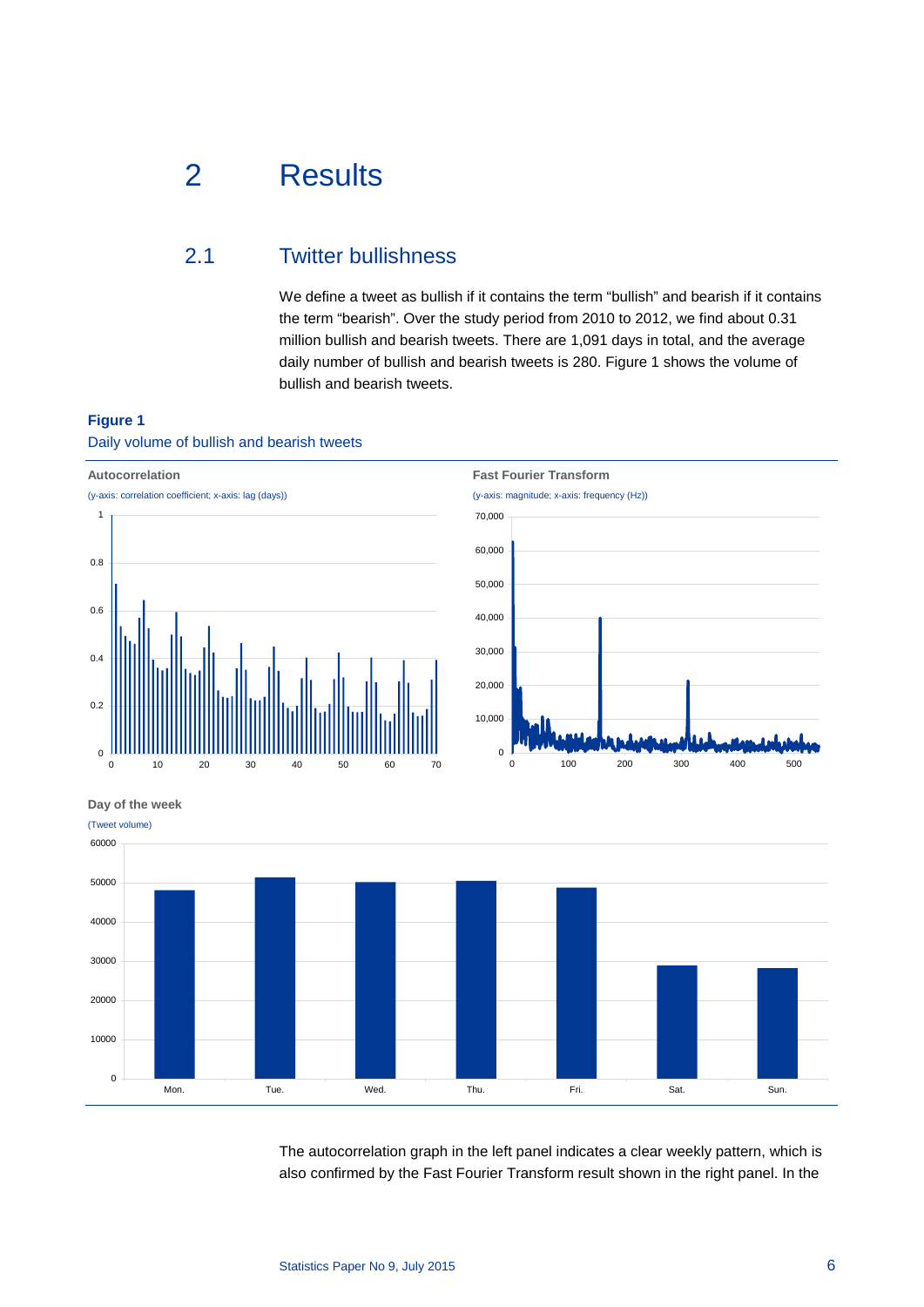magnitude spectrum plot, the first dominant peak indicates the whole period (1,091 days) as the main periodicity, while the second and third ones appear at 6.99 days and 3.50 days respectively. Thus, the time series of bullish and bearish tweet volume exhibits a strong weekly pattern, with high volumes during trading days (weekdays), a peak on Tuesday and Thursday, and lower volumes during non-trading days (weekends). This finding is consistent with previous studies (Oh and Sheng, 2011) suggesting that the distribution of bullish or bearish messages matches investor behaviour. The average ratio of the number of bullish tweets to the total number of bullish and bearish tweets is 69.4%, indicating either a bias towards optimism on the part of online investors (Oh and Sheng, 2011) or the presence of a Pollyanna effect (according to the Pollyanna Hypothesis, humans universally favour positive words over negative ones; Boucher and Osgood, 1969).

In line with earlier work (Antweiler and Frank, 2004; Oh and Sheng, 2011), we define a Twitter bullishness index for which the value on day t is given by Equation (1).

$$
T_t^B = \ln\left(\frac{1 + \|\mathcal{B}_t\|}{1 + \|\mathcal{R}_t\|}\right) \qquad G_w^B = \ln\left(\frac{1 + \|\mathcal{B}_w\|}{1 + \|\mathcal{R}_w\|}\right)
$$

 $B_t$  and  $R_t$  denote the sets of bullish and bearish tweets on day t, respectively. The logarithmic transformation attenuates the effect of extremely large numbers of tweets. Studies have shown that this particular construction outperforms two alternatives (Antweiler and Frank, 2004).

## <span id="page-7-0"></span>2.2 Google bullishness

In a similar fashion to Twitter bullishness  $T_t^B$ , namely as per Equation (1), we define Google bullishness  $G_{\rm w}^{\rm B}$  from the volumes of Google queries that contain the corresponding financial terms. The volume of such queries is determined using Google Trends, which necessitates a few notable changes. First, we find that the volumes of Google searches on the adjectives "bullish" and "bearish" are insignificant, most likely because isolated adjectives are rarely the subject of searches made by Google users. Indeed, Google Hot Trends indicates that the overwhelming majority of search queries are nouns. We therefore replace the adjectives "bullish" and "bearish" with equivalent terms, i.e. "bull market" and "bear market", for our Google bullishness indicator  $G_{w}^{B}$ . These ensure a greater depth of coverage (see Figure 2).

For China, we record the Mandarin ideograms 牛市 (bull market) and 熊市 (bear market). Second, Google search volumes are only available on a weekly basis whereas Twitter volumes are available for all points in time. Google bullishness  $\mathbf{G}^\text{B}_\text{w}$  in week w is therefore defined in Equation (1) as the weekly ratio of  $||\mathcal{B}_{w}||$  and  $||\mathcal{R}_{w}||$ , which represent the search volumes of "bull market" and "bear market" in week w, respectively.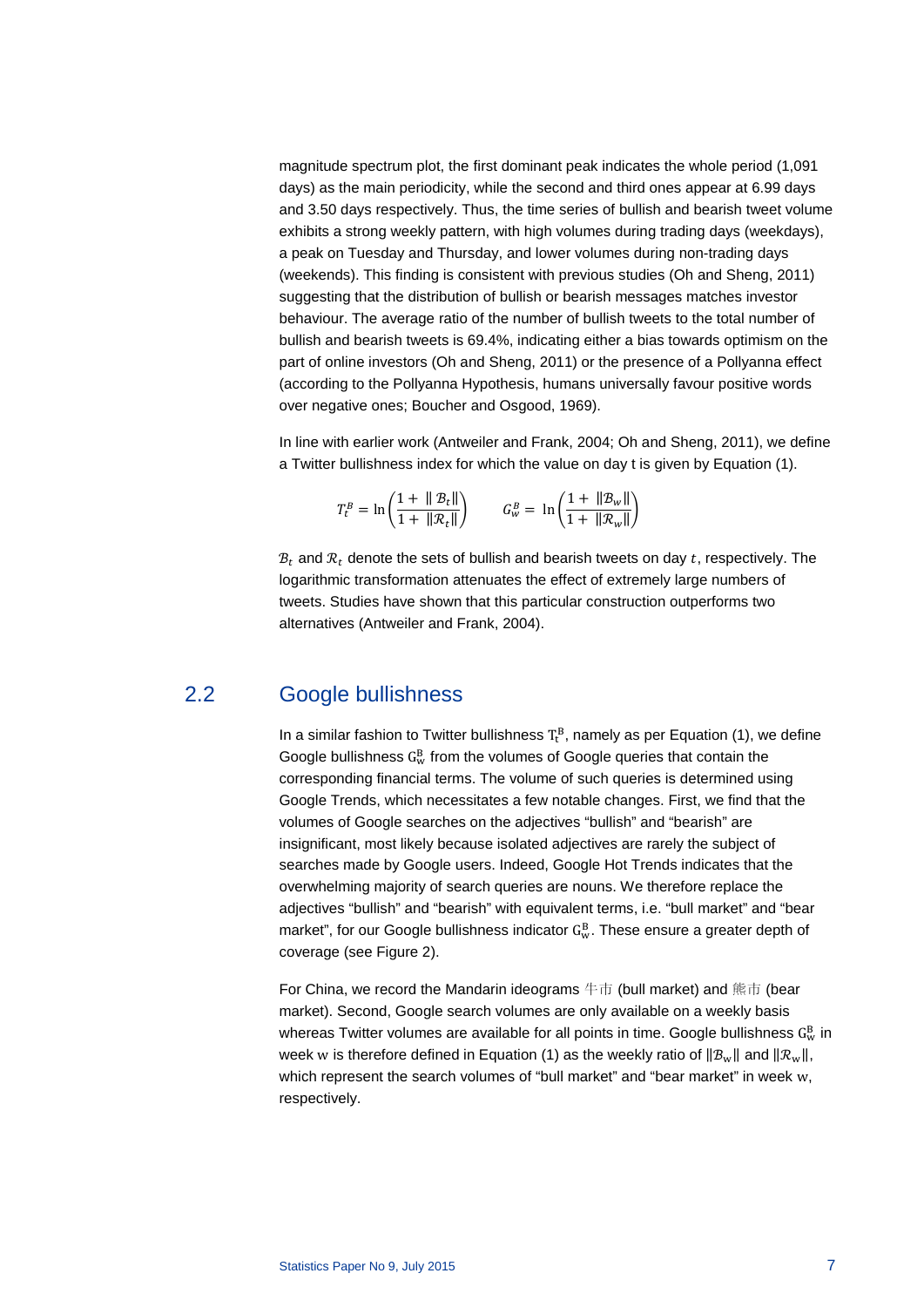### **Figure 2**

![](_page_8_Figure_1.jpeg)

Google Trends ‒ search queries for "bear market" and "bearish"

# <span id="page-8-0"></span>2.3 International stock market

In this paper, we compare Twitter and Google bullishness in relation to stock market values across four different countries (the United States, the United Kingdom, Canada and China) to increase the robustness of our results. These countries were selected for a number of reasons. First, their stock markets feature the largest market capitalisations in the world (i.e. according to World Bank statistics reported in 2012; see [http://data.worldbank.org/indicator/CM.MKT.LCAP.CD\)](http://data.worldbank.org/indicator/CM.MKT.LCAP.CD). Second, both Google and Twitter are widely used in the United States, the United Kingdom and Canada. Therefore, online behaviour in these countries, as measured using Twitter and Google, is more likely to be representative of trends in the general population. Third, we deliberately include China in our study because its investor behaviour, market structure, legal system, as well as the uptake of social media and search engines, differ markedly from the other three countries. Hence, the country's inclusion can help increase the diversity and robustness of our study.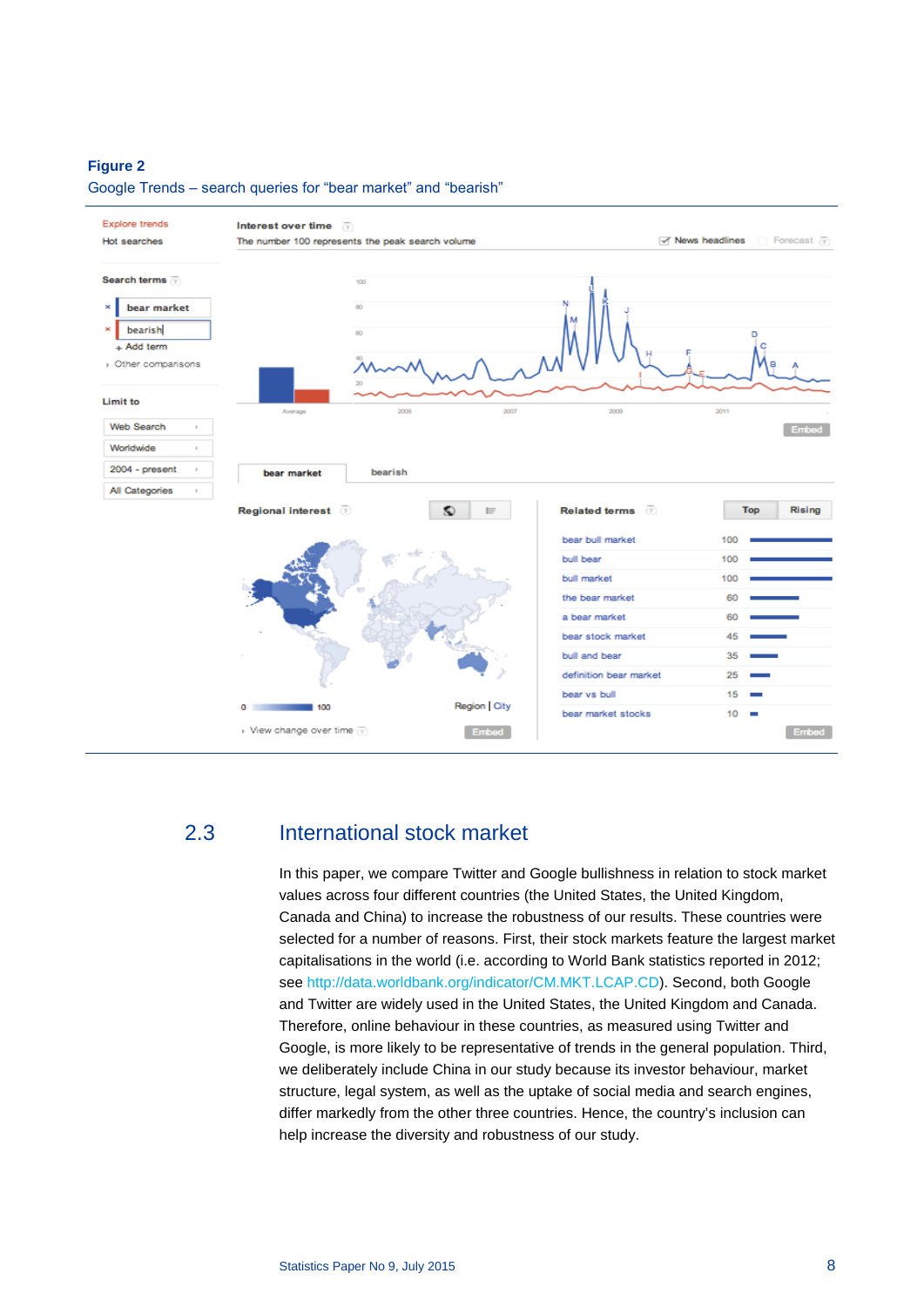Each nation's stock market is represented by a selected index, i.e. the Dow Jones Industrial Average (DJIA) for the United States, the FTSE 100 for the United Kingdom, the S&P/TSX Composite Index (GSPTSE) for Canada, and the SSE Composite Index (SSE) for China. Monthly prices of these four indices are shown in Figure 3.

### **Figure 3**

Stock market indices in the United States, United Kingdom, Canada and China – monthly prices

![](_page_9_Figure_3.jpeg)

## <span id="page-9-0"></span>2.4 Research questions and inference

We specifically set out to address three research questions. First, are Twitter and Google bullishness related? While the former is derived from daily microblogging updates on Twitter and the latter from weekly Google search query volumes, both originate from online activity and may thus reflect similar features of online investor sentiment. Second, since Twitter is a rather fast-response online medium, indicative of rapid changes in news and sentiment, does Twitter bullishness lead or lag daily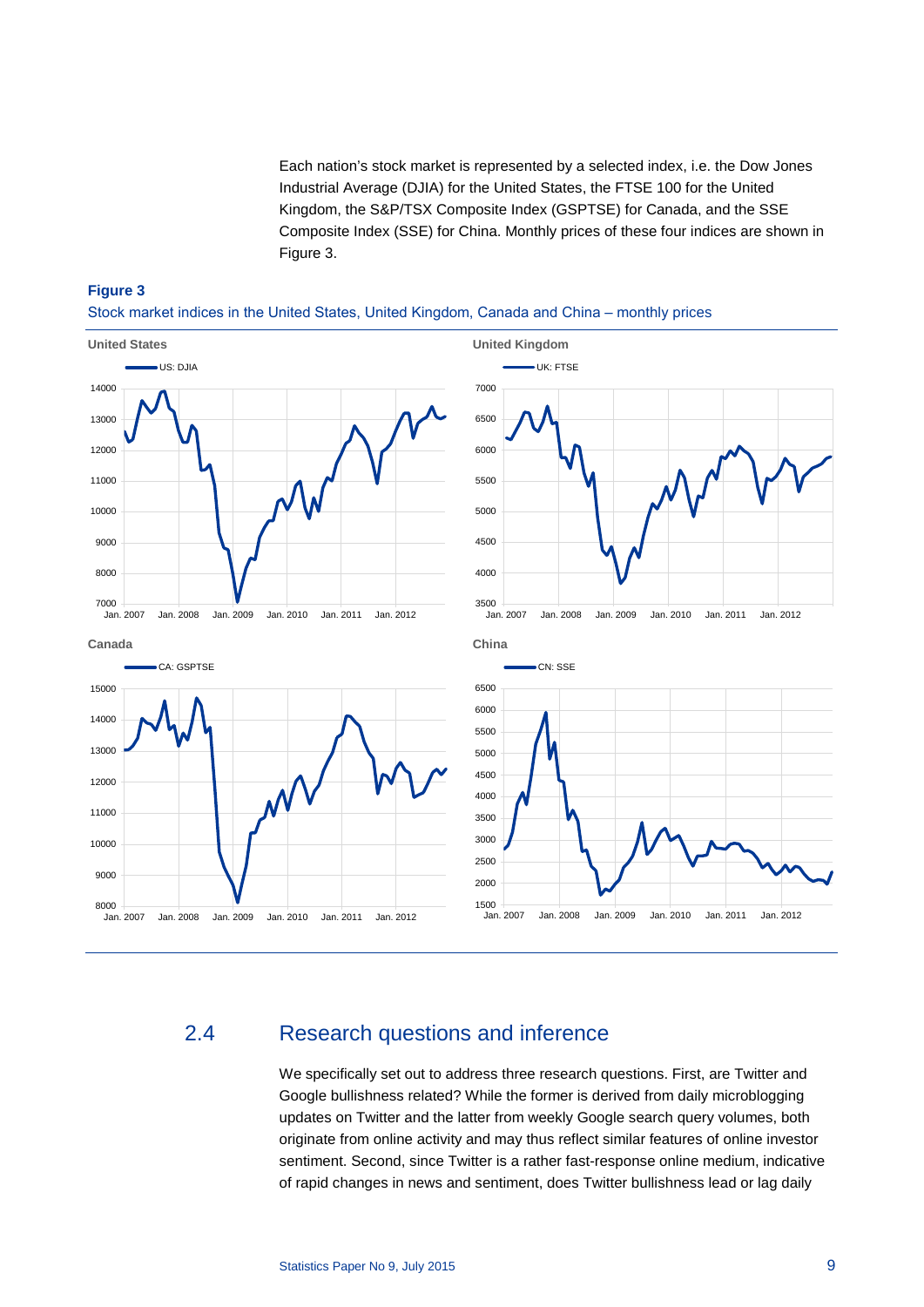stock market returns? Third, since the same applies to Google searches, does Google bullishness lead or lag weekly stock market returns? Throughout our prediction analysis, we control survey-based measurements of investor sentiment.

# <span id="page-10-0"></span>2.5 Lead-lag relationship between Twitter and Google bullishness

We compare Twitter bullishness and Google bullishness over time, and determine whether they are correlated, in particular whether one leads or lags the other.

Google bullishness  $G_{\rm w}^{\rm B}$  is a weekly time series while Twitter bullishness  $T_{\rm t}^{\rm B}$  is a daily time series; data on searches is only available from Google Trends on a weekly basis, whereas Twitter data can be collected for any time interval. In order to compare  $G_{\rm w}^{\rm B}$  and  $T_{\rm t}^{\rm B}$  for the same time period, we calculate the weekly mean of Twitter bullishness, denoted by  $T_w^{\text{B}}$ . The sample period is thus the 156 weeks from 9 January 2010 to 29 December 2012.

We find a positive and statistically significant correlation between Twitter bullishness and Google bullishness ( $y = +0.27$ ,  $p = 0.0007$ ). To estimate the lead-lag relationship between the two bullishness indices in both directions we use a vector autoregression (VAR) framework. This essentially involves a linear statistical model that captures the interdependencies among multivariate time series and is widely used to validate and quantify the predictability of financial indicators (Tetlock, 2007; Da and Gao, 2011; Gilbert and Karahalios, 2010). Our VAR model is equivalent to the bivariate Granger causality test (Granger, 1969) and is shown in Equation (2).

$$
\Delta G_w^B = \alpha + \sum_{i=1}^4 \beta_i \Delta G_{w-i}^B + \sum_{i=1}^4 \chi_i T_{w-i}^B + \epsilon_w
$$

The historical lag chosen is four weeks. Since VAR is sensitive to non-stationarity, we conduct an augmented Dickey-Fuller test, which indicates that  $\mathrm{G}_{\mathrm{w}}^{\mathrm{B}}$  is nonstationary while  $T_w^B$  is stationary at a 90% confidence level. Therefore, we take the first order difference of Google bullishness, which is denoted by  $\Delta G^B_w.$ 

> All variables in our regression model are normalised to standardised scores. Table 1 lists coefficient estimates with  $p$ -values. The reported coefficients measure the impact of a one standard deviation increase in an independent variable on the change in Google bullishness during week w. We find that  $\epsilon_w$  satisfies the linear regression assumptions of independence, homoscedasticity and normality.

From Table 1, it can be observed that Twitter bullishness has a statistically significant and positive influence on the change in Google bullishness in the following week. But  $\Delta G_{w-1}^B$  and  $\Delta G_{w-2}^B$  are negatively

### **Table 1** Predicting Google bullishness using Twitter bullishness

| <b>Bullishness</b>           | <b>Coefficient</b> | $p$ -value   |  |  |  |
|------------------------------|--------------------|--------------|--|--|--|
| $\Delta G_{\rm w-1}^{\rm B}$ | $-0.54$            | $<< 0.01***$ |  |  |  |
| $\Delta G_{w-2}^B$           | $-0.30$            | $0.001***$   |  |  |  |
| $\Delta G_{\rm w-3}^{\rm B}$ | $-0.21$            | $0.02**$     |  |  |  |
| $\Delta G_{\rm w-4}^{\rm B}$ | 0.009              | 0.91         |  |  |  |
| $T_{w-1}^B$                  | 0.18               | $0.03**$     |  |  |  |
| $T_{w-2}^B$                  | 0.09               | 0.30         |  |  |  |
| $T_{w-3}^B$                  | 0.20               | $0.03**$     |  |  |  |
| $T_{w-4}^B$                  | 0.10               | 0.20         |  |  |  |

p≤0.001: \*\*\*, p≤0.05: \*\*, p≤0.1: \* Adjusted R^2=0.23,F=6.69 on df (8, 142), p≤0.01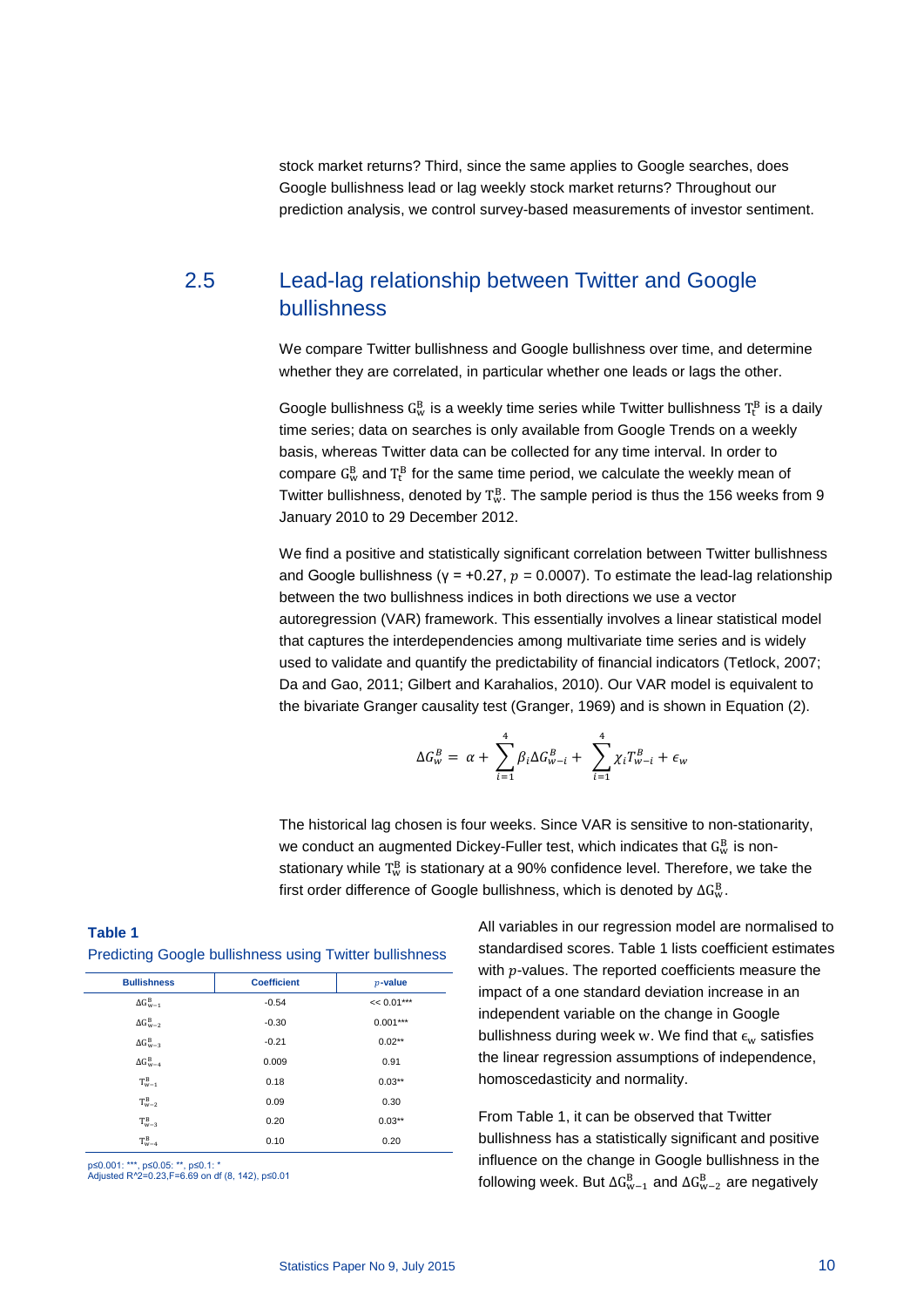related to the change in Google bullishness  $\Delta G_{\rm w}^{\rm B}$ . We surmise that the negative sign may be the result of limited human attention spans (Shapiro, 2001), i.e. the focus of Google searches may move from one topic to another in the space of two or three weeks, depending on the attention span of users.

We note that only 23% of the variance of  $\Delta G_{\rm w}^{\rm B}$  can be explained, indicating the difficulty of making predictions on the basis of sample data sources like Twitter and Google. In addition, when we reverse the regression direction, we do not find any significant prediction relationship running from  $\Delta G_{\rm w}^{\rm B}$  to  ${\rm T}_{\rm w}^{\rm B}$ . In other words, Twitter bullishness leads Google bullishness, but not vice versa. This finding may indicate a potential efficiency gain that gives Twitter an advantage over Google Search, but we leave it to future research to examine this issue further. Perhaps it can also explain the latter effect in more detail.

## <span id="page-11-0"></span>2.6 Twitter bullishness and stock market returns

Given that Twitter bullishness leads Google bullishness, we first apply the VAR model to examine whether Twitter bullishness has a predictive value in respect of stock market returns.

### **Table 2**

Predicting the daily returns of selected stock market indices using Twitter bullishness

| <b>Bullishness</b> | <b>DJIA</b> |            | <b>SP500</b> |            | Russell1000 |            | Russell2000 |            |
|--------------------|-------------|------------|--------------|------------|-------------|------------|-------------|------------|
| Lag                | Coeff.      | $v$ -value | Coeff.       | $p$ -value | Coeff.      | $p$ -value | Coeff.      | $p$ -value |
| 1                  | 12.56       | $0.01***$  | 10.98        | $0.05***$  | 10.72       | $0.05**$   | 11.02       | $0.05***$  |
| $\overline{2}$     | 2.27        | 0.67       | 2.61         | 0.65       | 2.46        | 0.67       | 2.66        | 0.65       |
| 3                  | 2.18        | 0.69       | 3.69         | 0.53       | 4.037       | 0.48       | 4.58        | 0.43       |
| 4                  | $-7.81$     | 0.15       | $-8.10$      | 0.16       | $-9.99$     | $0.08*$    | $-10.28$    | $0.08*$    |
| 5                  | $-1.12$     | 0.80       | $-1.28$      | 0.79       | $-1.35$     | 0.77       | $-1.37$     | 0.78       |

We study the US stock market, which is the largest in the world. Furthermore, the United States has the highest concentration of Twitter users in the world. There are several major US market indices, including the DJIA, the S&P 500 (SP500) and the Russell 3000 Index. The aforementioned indices include the 30, 500 and 3,000 largest companies, respectively. Meanwhile, the Russell 3000 Index can be further divided into the Russell 1000, covering the top 1,000 companies (large-cap stocks), and the Russell 2000, covering the bottom 2,000 companies (small-cap stocks). To test the robustness of our method, we examine the Twitter bullishness prediction for all the major US stock indices.

The log stock return  $(R_t)$  is calculated on the basis of Equation (3)

$$
R_t = \log(S_t^{close}) - \log(S_t^{open})
$$

where  $S_{t}^{close}$  and  $S_{t}^{open}$  are the stock market closing and opening prices on day t, respectively. Since daily Twitter bullishness is calculated from 00:00 to 23:59:59 Greenwich Mean Time (GMT) and daily US market returns are computed from 16:00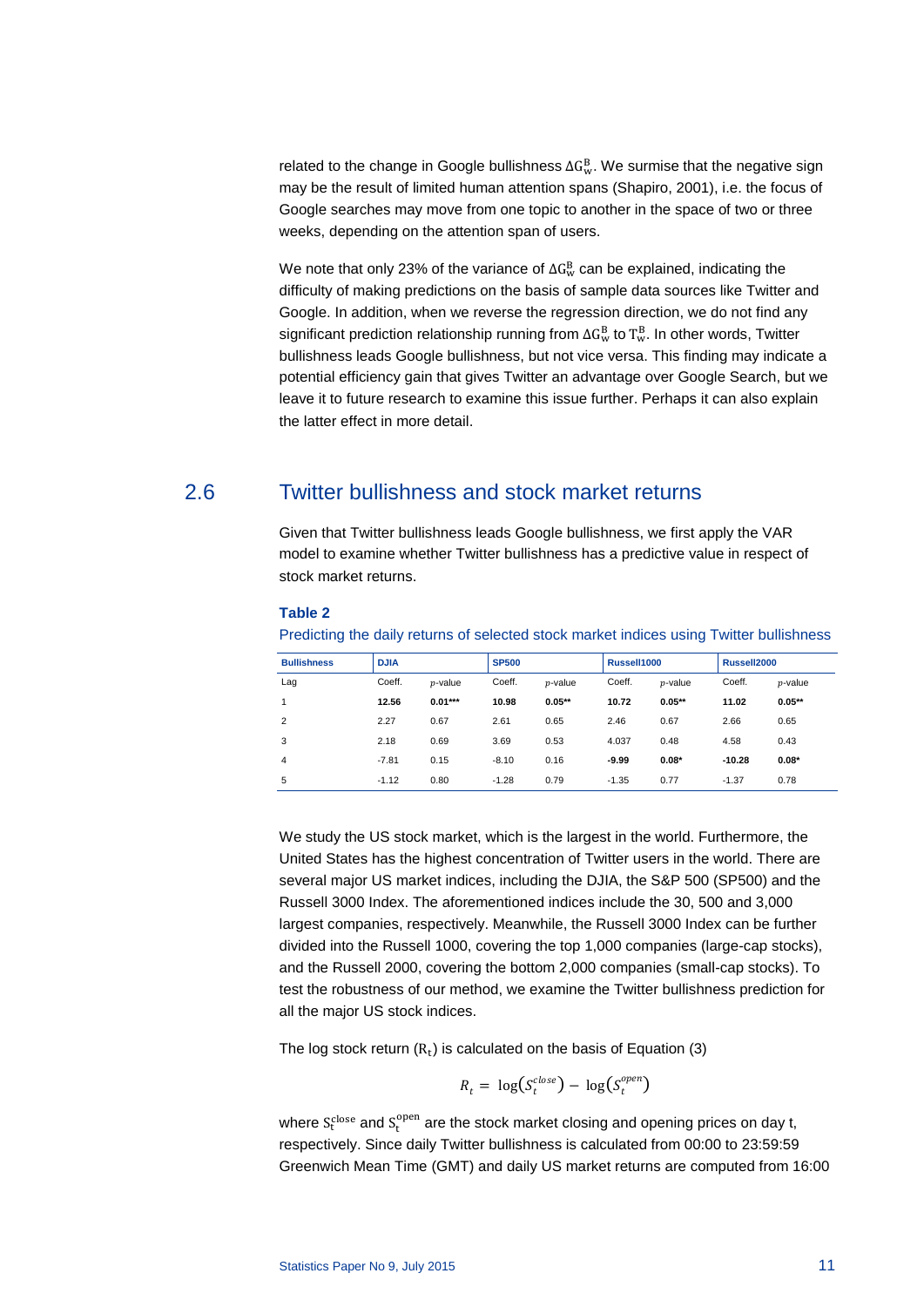to 15:59:59 Eastern Time (ET; 21:00 to 20:59:59 GMT), the log return  $R_t$  is calculated from opening prices to closing prices on the same day t, rather than from closing prices on date t-1 to closing prices on day t. This can help avoid the possibility of including after-hours information that may not be fully reflected in the next day's closing price.

To evaluate the contribution of any new predictor such as Twitter bullishness we need to control for existing predictors. In line with earlier research (Tetlock, 2007), the endogenous variables of our model include the share price as well as the trading volume in order to take into account liquidity effects. Log trading volume is detrended to ensure stationarity. The third endogenous variable is our Twitter bullishness index Bt. The exogenous variables include VIX (a volatility index often referred to as the "fear index") and the Daily Sentiment Index (a proxy for investor sentiment), and calendar controls, including dummy variables for Monday and January. All variables in the model are lagged up to five days, which corresponds to one trading week.

The regression model is thus defined as:

$$
R_{t} = \alpha + \sum_{i=1}^{5} \beta_{i} R_{t-i} + \sum_{i=1}^{5} \chi_{i} T_{t-1}^{B} + \sum_{i=1}^{5} \delta_{i} \text{Vol}_{t-i} + \phi_{i} \text{Exog}_{t} + \epsilon_{t}
$$

Table 2 shows the regression coefficient estimates and associated p-values. Each coefficient indicates the impact of a one standard deviation increase in Twitter bullishness on daily returns in basis points (1 basis point equals 0.01% of a daily return). The Durbin-Watson statistic for the regression residual  $(\epsilon_t)$  is DW = 2, p = 0.5, indicating a near absence of autocorrelation. In addition,  $\epsilon_t$  in the model is found to have a normal distribution.

The first column of Table 2 lists the regression estimation for the Dow Jones Industrial Average. We observe that a one standard deviation increase in Twitter bullishness on day t − 1 is followed by a 12.56 basis points increase in DJIA returns on the following day. This impact is statistically significant at the 99% confidence level. In addition, compared with the unconditional mean of daily Dow returns during the sample period, i.e. 3.46 basis points, a figure of 12.56 basis points is also economically significant. We also compare Twitter bullishness with a survey of investor sentiment, namely the Daily Sentiment Index, to identify contemporaneous correlations and the predictive effect vis-à-vis stock returns. The Pearson correlation coefficient between the DSI and Twitter bullishness ( $\gamma = 0.30$ ,  $p < 0.01$ ) is statistically significant, but not high. We also find that a one standard deviation increase in the DSI is followed by only a 2.26 basis points rise in daily Dow returns, which is not economically significant and only marginally statistically significant with  $t = 1.6$ ,  $p =$ 0.1. This result suggests that Twitter bullishness, as a new proxy for investor sentiment, is related to, but different from, the existing DSI, and can be a more powerful predictor of changes in the stock market than survey-based indicators.

To examine the robustness of the predictive value of Twitter bullishness, we perform further tests against the large-cap SP500, the large-cap Russell 1000 and the smallcap Russell 2000 indices. The results of this analysis are reported in the second, third and fourth columns of Table 2, respectively. It is found that Twitter bullishness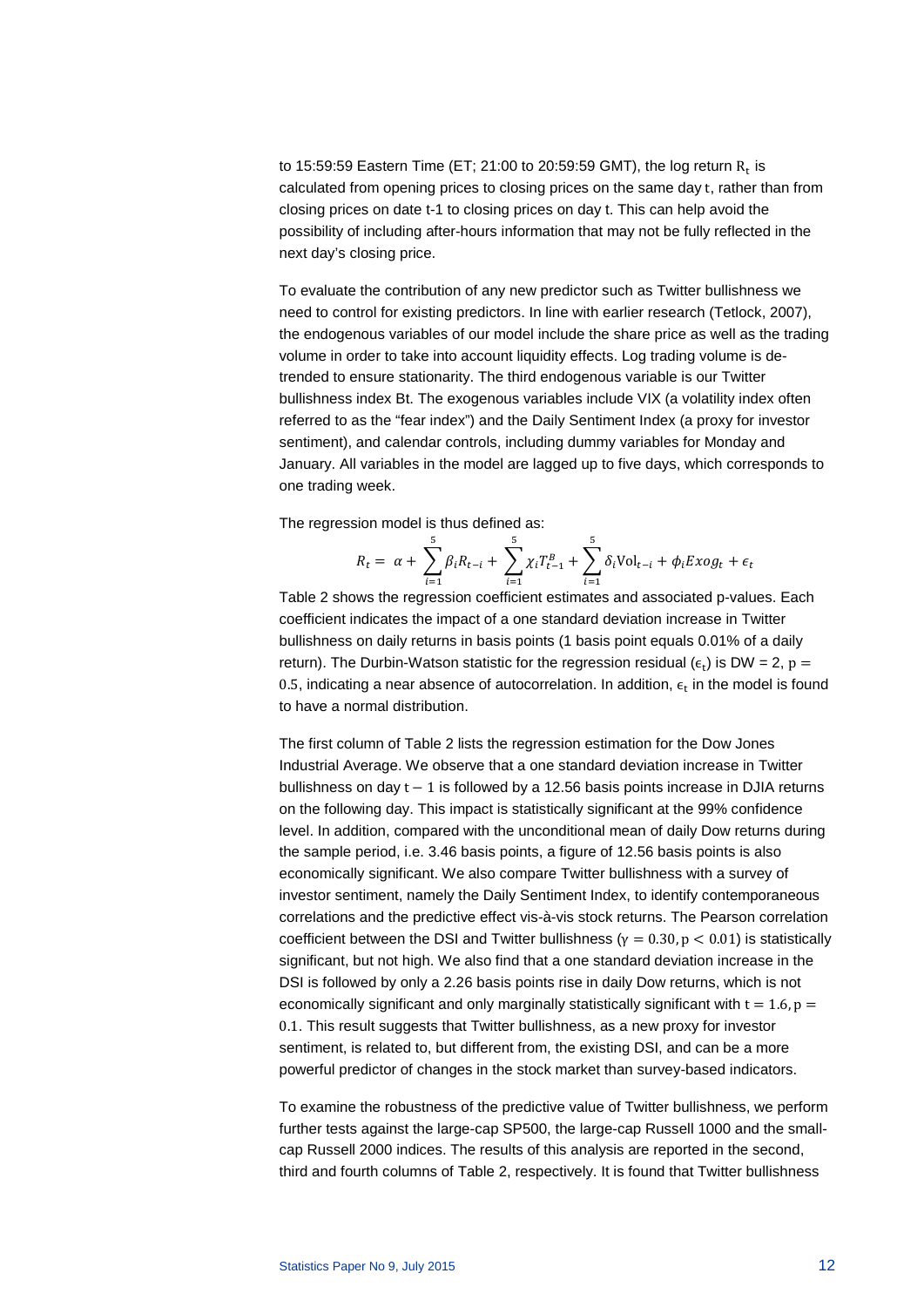on the previous day has statistically and economically significant effects on these three indices. Moreover, we observe a price reversal for the four-day lag for all of the indices mentioned in Table 2, albeit a statistically insignificant one for the DJIA and the SP500. In particular, for the Russell 1000 and the Russell 2000, the initial increases on the first day are almost completely offset by the reversal on the fourth day (lag four). Our finding is consistent with the investor sentiment model (De Long et al., 1990a), where the irrationality of noise traders may cause an asset price to deviate from its fundamental value temporarily and then fall back to the mean.

In addition to the US stock market, we test the predictive value of Twitter bullishness on the stock markets of the United Kingdom, Canada and China. Twitter is widely used in the former two countries, so one may expect that Twitter bullishness may also contain relevant information for the UK and Canadian stock markets. Given that Twitter is not used in China, the comparison between Twitter bullishness and the Chinese stock market can serve as a null model, i.e. one would expect that Twitter bullishness has much less forecasting power for the Chinese stock market than in other countries. We use the VAR model to validate our assumptions.

Owing to the limited availability of existing predictive indicators for the UK, Canadian and Chinese markets, we adopt a reduced regression model in Equation (5) to examine the forecasting power of Twitter bullishness in relation to the stock markets of these countries.

$$
R_{t} = \alpha + \sum_{i=1}^{5} \beta_{i} R_{t-i} + \sum_{i=1}^{5} \chi_{i} T_{t-i}^{B} + \epsilon_{t}
$$

Daily returns are computed based on a country's main stock market index, namely the DJIA for the United States, the FTSE 100 for the United Kingdom, the GSPTSE for Canada, and the SSE for China. The regression coefficient estimates are reported in Table 3. The coefficient measures the impact of a one standard deviation increase in Twitter bullishness on daily returns in terms of basis points.

#### **Table 3**

Predicting stock market returns in selected countries using Twitter bullishness

| Lag            | <b>US: DJIA</b> |            | <b>UK: FTSE</b> |            | <b>CA: GSPTSE</b> |            | <b>China: SSE</b> |            |
|----------------|-----------------|------------|-----------------|------------|-------------------|------------|-------------------|------------|
|                | Coeff.          | $p$ -value | Coeff.          | $p$ -value | Coeff.            | $p$ -value | Coeff.            | $p$ -value |
| 1              | 13.18           | $0.01*$    | 17.98           | $0.0005**$ | 14.08             | $0.001**$  | 8.73              | $0.09*$    |
| $\overline{2}$ | 1.30            | 0.81       | $-10.39$        | $0.06*$    | $-5.26$           | 0.26       | $-3.16$           | 0.571      |
| 3              | 3.03            | 0.57       | 11.11           | $0.04*$    | 8.16              | 0.08       | 6.78              | 0.224      |
| $\overline{4}$ | $-8.79$         | 0.10       | $-9.85$         | $0.07*$    | $-11.35$          | $0.01*$    | $-2.91$           | 0.601      |
| 5              | $-2.31$         | 0.60       | $-3.54$         | 0.46       | $-1.799$          | 0.64       | $-1.60$           | 0.757      |

We find that both the reduced model of Equation (5) and the full model of Equation (4) generate nearly the same results regarding the predictive value of Twitter bullishness vis-à-vis the DJIA. A one standard deviation movement in Twitter bullishness causes a circa 13-basis points impact on the following day's Dow Jones in both models. Adding controls into the full model does not seem to harm the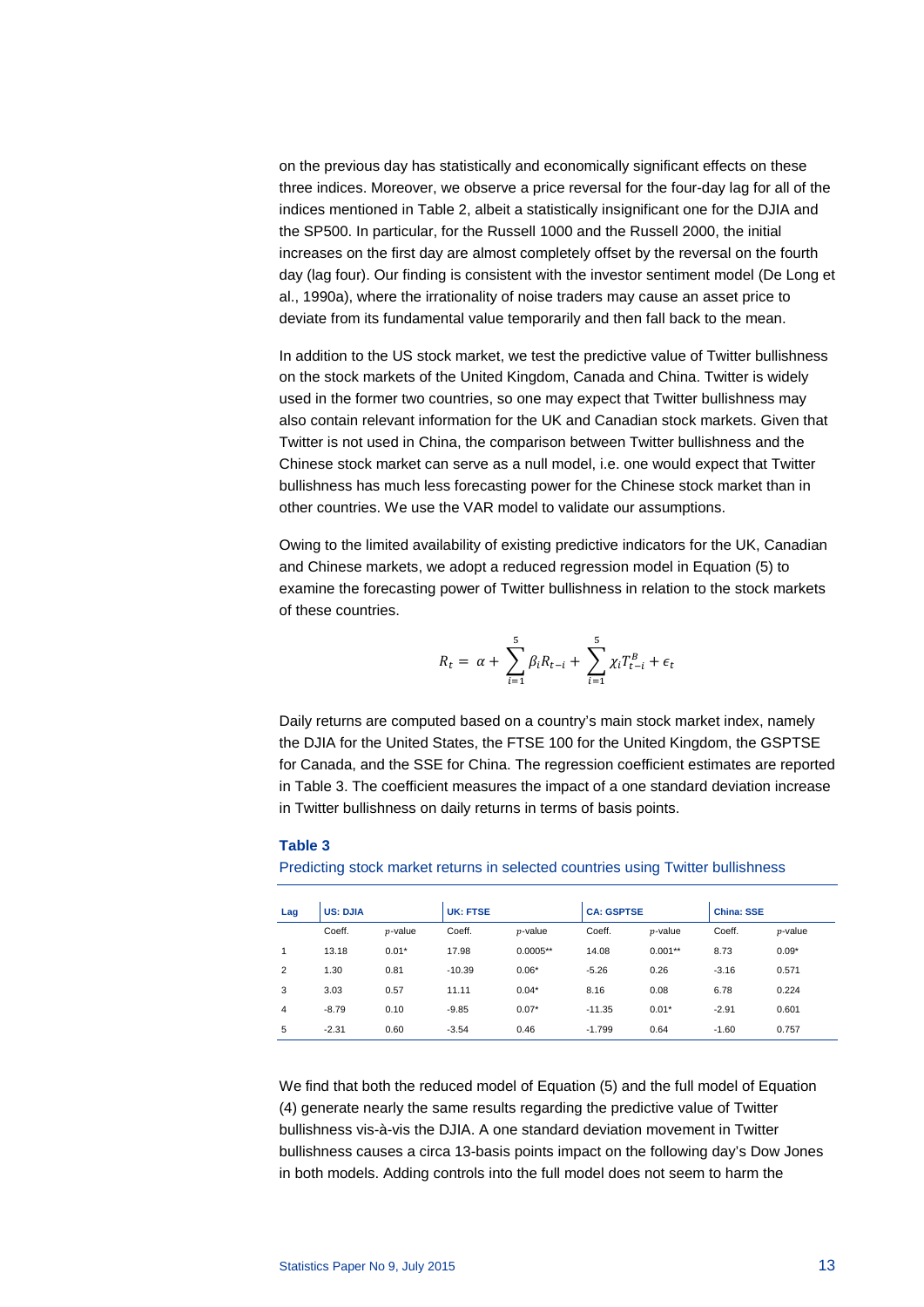predictability of Twitter bullishness, which again indicates that Twitter bullishness may contain relevant information for stock market prediction that is not captured by existing variables.

Furthermore, our results are robust. We find that Twitter bullishness has a similar predictive value for the UK and Canadian stock markets. We also observe similar "reversal" effects - these are stronger than in the case of the United States. As regards predicting developments in Chinese financial markets, we find that Twitter bullishness has a much lower predictive value (8.73 basis points) with only marginal statistical significance ( $p = 0.09$ ). This is perhaps because Twitter has been shut down in China. Instead, Weibo is the most popular microblogging platform in this country.

# <span id="page-14-0"></span>2.7 Google bullishness and stock market returns

We obtain the search volumes for "bull market" and "bear market" from Google Trends for the period from January 2007 to December 2012, which constitutes 313 data points (weeks) in total. Google bullishness is calculated based on Equation (1). Figure 4 plots the trends in stock index prices and Google bullishness. We track the search volumes of "bull market" and "bear market" in both English and Chinese. Chinese Google bullishness is determined using the frequency of the ideograms 牛市 (bull market) and 熊市 (bear market) in user searches.

The Pearson linear correlation coefficients between Google bullishness and the corresponding log stock market index prices of the US, UK, Canadian and Chinese markets are 0.30, 0.38, 0.23 and 0.65 respectively; all being statistically significant ( $p$  $= 0.01$ ). Figure 4 shows the positive relationship between Google bullishness and index price levels. In addition, the former seems to lead the latter. Interestingly, this is particularly the case in extreme market conditions. For example, Google bullishness touched bottom in mid-2008, before the market turmoil of late 2008 and early 2009 in the United States, United Kingdom and Canada. Similarly, Chinese Google bullishness reached a peak in early 2007, preceding the market peak of early 2008. Subsequently, a declining trend of bullishness was followed by a downward trend in the market until 2009. It is surprising to find that Chinese Google bullishness has the highest correlation ( $y = 0.65$ ) with the Chinese market relative to the markets of the other three countries under consideration, where Google is the leading search engine: in China, Google accounted for less than 15% of the search market in 2012, compared with over 75% for Baidu, a local provider. The stronger positive correlation between the Chinese stock market and Google bullishness may be attributed to the country's large number of Internet users (over 500 million in 2012). This result suggests that studying the value of online information sources for market prediction would be highly rewarding in the Chinese context; a topic that has received little interest in the literature.

Significant correlations between Google bullishness and stock market prices do not tell us whether one leads the other. Following the same regression framework adopted above, we investigate the extent to which weekly Google bullishness can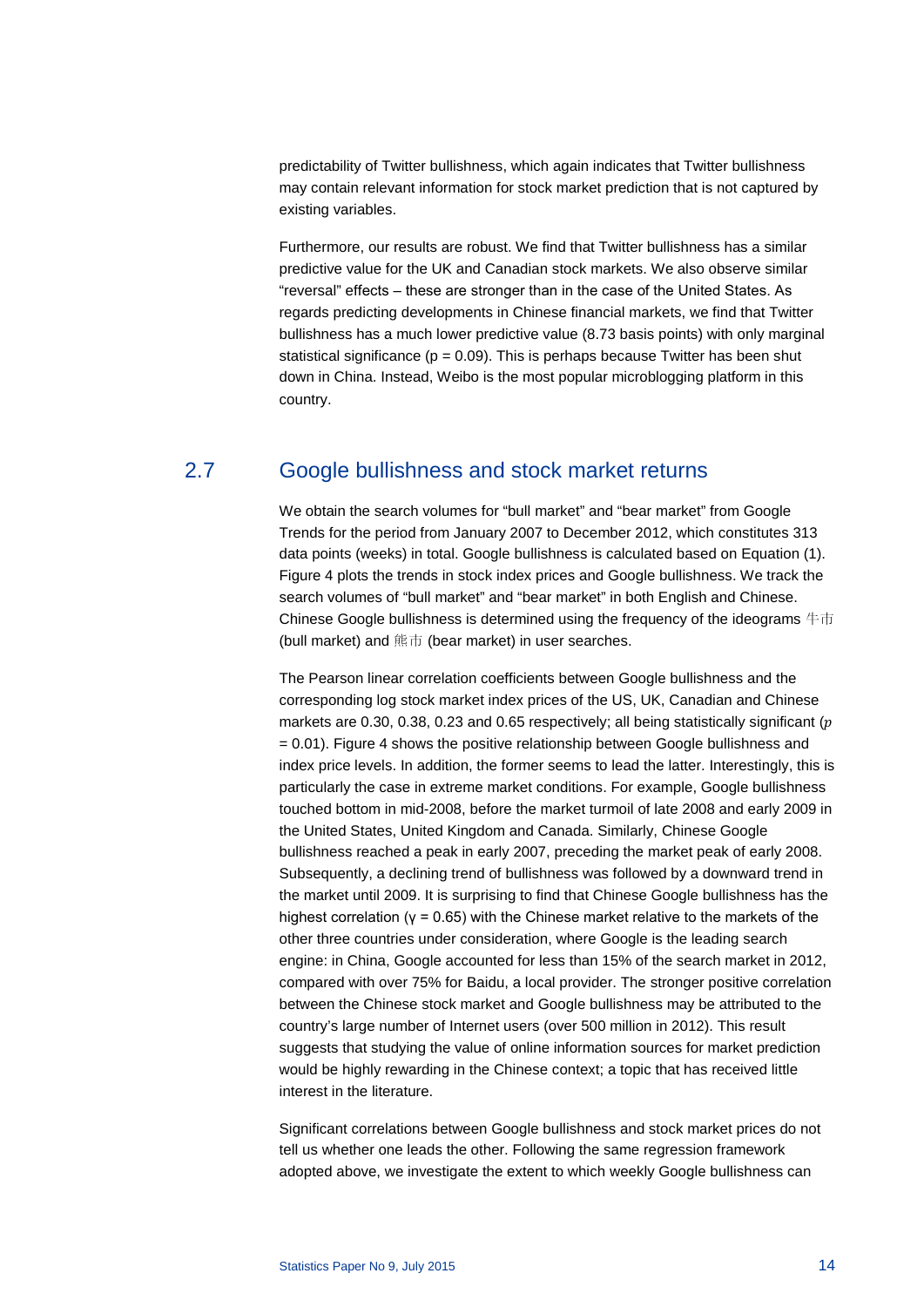predict market returns, i.e. the difference between the log closing price of this week and that of last week. However, both the level and change of Google bullishness are not predictive of the weekly returns of the Dow Jones, the FTSE 100, the GSPTSE and the SSE (see Table 4).

## **Table 4**

Predicting weekly stock index returns using Google bullishness

| <b>Bullishness</b> | <b>US:DJIA</b> | <b>UK: FTSE100</b> | <b>CA:GSPTSE</b> | <b>CN:SSE</b>  |
|--------------------|----------------|--------------------|------------------|----------------|
| $\Delta G_{W-1}^B$ | $-21.48(0.24)$ | 18.36 (0.36)       | 3.84(0.84)       | 4.91(0.87)     |
| $\Delta G_{w-2}^B$ | 6.65(0.73)     | 23.68 (0.27)       | 16.09 (0.44)     | 20.0(0.53)     |
| $\Delta G_{w-3}^B$ | $-19.92(0.29)$ | 0.14(0.99)         | 1.83(0.93)       | $-16.39(0.60)$ |
| $\Delta G_{w-4}^B$ | $-17.71(0.34)$ | 8.40(0.67)         | $-7.07(0.71)$    | $-25.84(0.38)$ |
| $G_{w-1}^B$        | $-24.38(0.32)$ | 33.8 (0.26)        | 13.93 (0.64)     | 25.11(0.71)    |
| $G_{w-2}^B$        | 35.87 (0.21)   | 9.26(0.78)         | 24.54 (0.46)     | 47.40 (0.54)   |
| $G_{w-3}^B$        | $-30.24(0.29)$ | $-32.76(0.32)$     | $-14.29(0.66)$   | $-63.20(0.41)$ |
| $G_{w-4}^B$        | 18.28 (0.44)   | 8.14 (0.78)        | $-2.80(0.92)$    | 18.99(0.77)    |

Note: The numbers outside brackets refer to regression coefficients, while p-values are listed in brackets.

### **Figure 4**

Trends in stock index prices and Google bullishness

![](_page_15_Figure_7.jpeg)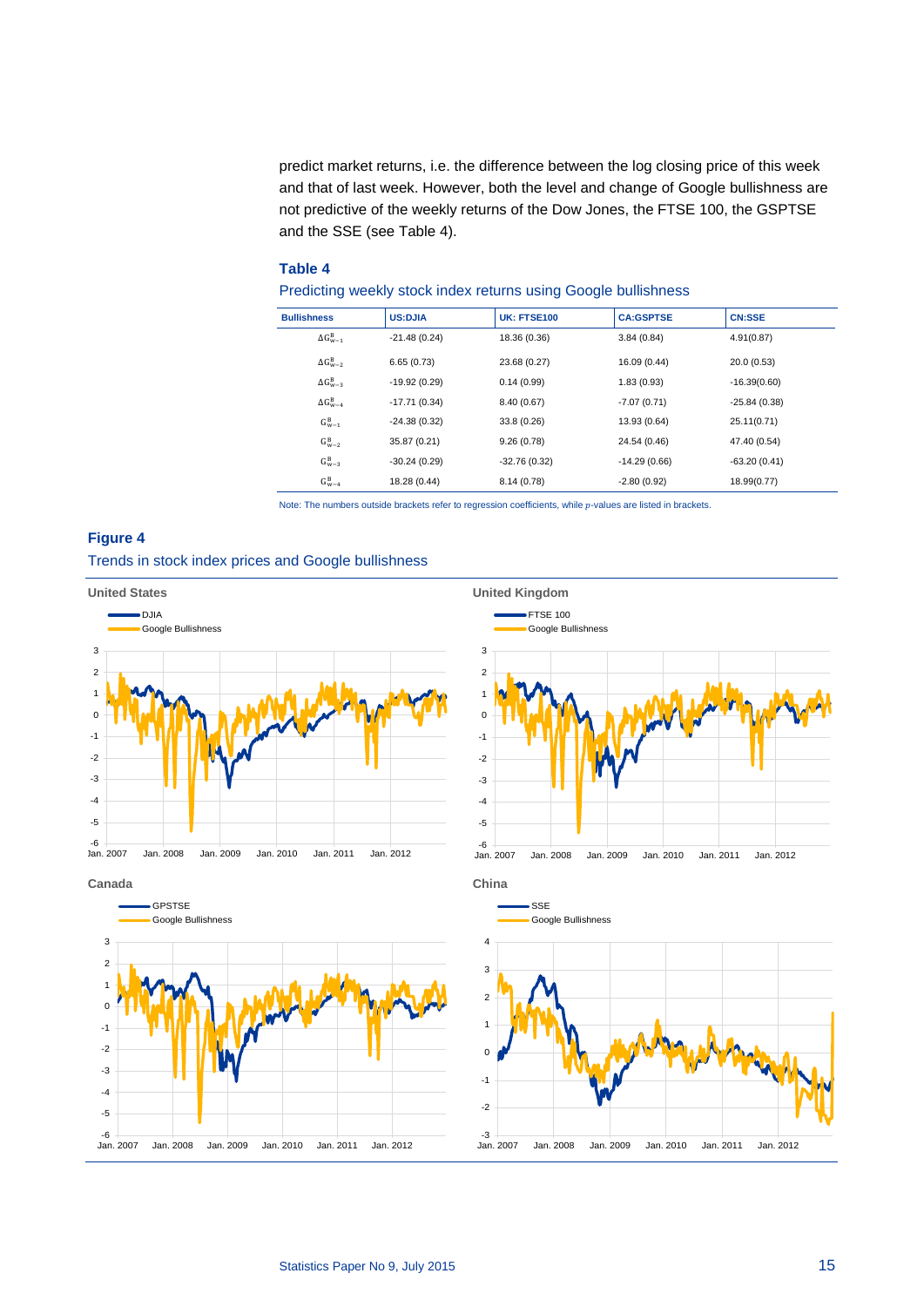We note that the lack of a predictive value of Google bullishness regarding the four stock markets under investigation may be explained by the fact that Google Trends data is provided only on a weekly basis. Over that time span, the market is likely to incorporate useful information and adjust prices accordingly, which means that Google bullishness derived from weekly Google Trends data would not contain predictive information.

### **Figure 5**

![](_page_16_Figure_2.jpeg)

![](_page_16_Figure_3.jpeg)

(cross correlation corefficients) 0.1 0.2 0.3 0.4 0.5 0.6 0.7 0.8 -21 -14 -7 0 -7 14 -21 II bull leads Google bull | Google bull leads II bull

In the opposite direction, we test the impact of weekly returns on the level and change of Google bullishness. The results are highly statistically significant. This finding supports the positive feedback trading theory in (De Long et al., 1990b), which states that traders' optimism increases when stock prices increase and their pessimism increases when prices decrease.

Despite the failure in predicting weekly index returns, we test whether Google bullishness may convey predictive information for investor sentiment rather than market prices. The US Advisors' Sentiment Report of Investors Intelligence is a wellaccepted investor sentiment index in finance that measures whether US financial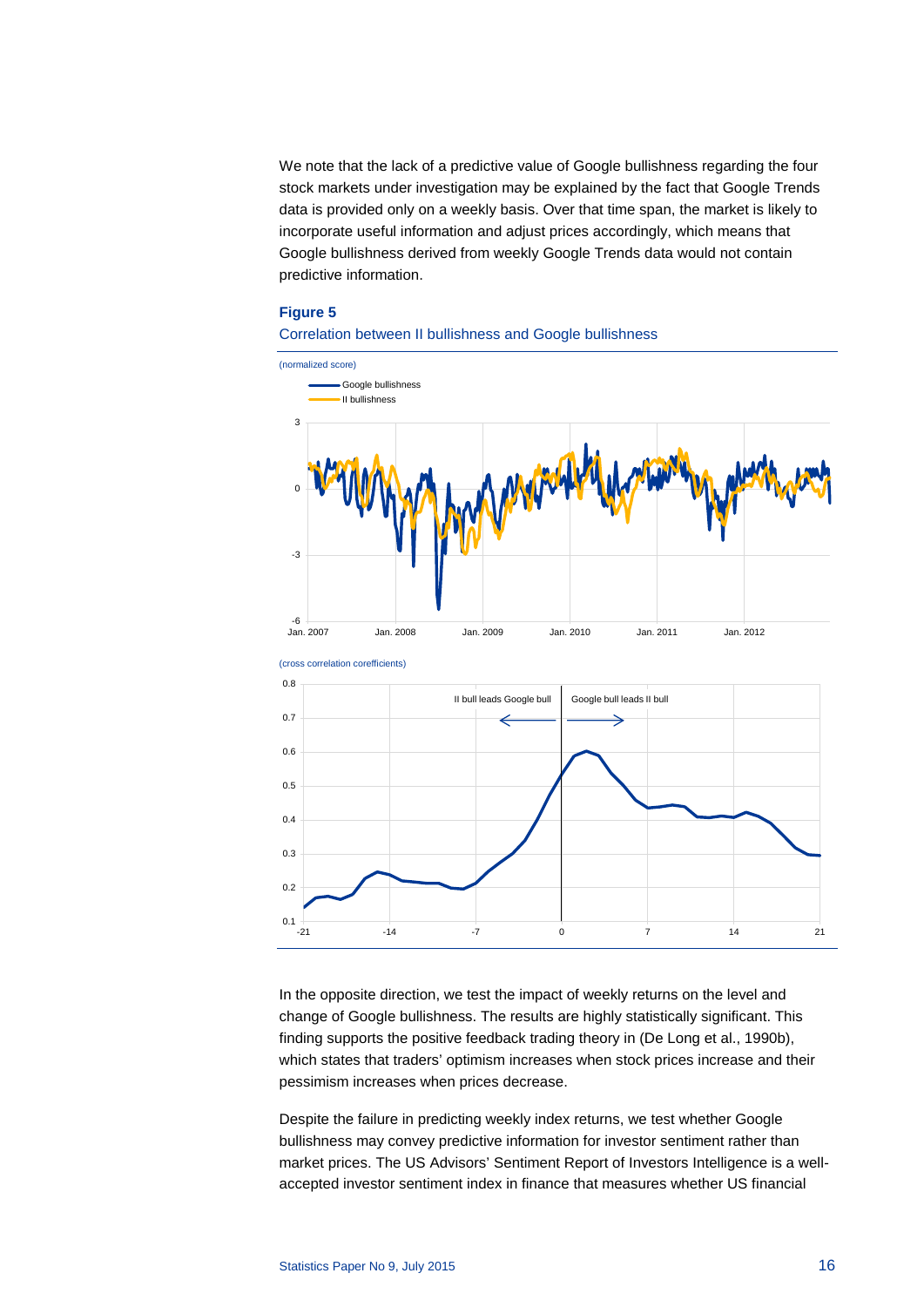advisers are bullish, bearish, or neutral. Based on Equation (1), we compare "II bullishness" with Google bullishness: Figure 5 displays the general trends and their cross-correlation results. For lags in the range of minus three to three weeks, the correlation coefficients are 0.34, 0.40, 0.47, 0.54, 0.59, 0.60 and 0.59 (when moving in a positive direction).

The linear correlation between II bullishness and Google bullishness measured in the US case is highly positive:  $y = 0.54$ ,  $p = 0.01$ . More importantly, from the crosscorrelation results in Figure 5, we observe that Google bullishness may in fact lead II bullishness. We use VAR to estimate the predictive relationship between these two different sentiment indicators. The time series are de-trended to be stationary by taking the first order difference. The results are shown in Table 5.

### **Table 5**

Predicting weekly II sentiment using Google bullishness

| Lag            | <b>Il bullishness</b> |            | <b>Google bullishness</b> |            |
|----------------|-----------------------|------------|---------------------------|------------|
|                | Coeff.                | $p$ -value | Coeff.                    | $p$ -value |
|                | 0.08                  | 0.18       | 0.18                      | 0.002      |
| $\overline{2}$ | 0.005                 | 0.93       | 0.19                      | 0.002      |
| 3              | $-0.02$               | 0.67       | 0.19                      | 0.003      |
| 4              | $-0.06$               | 0.27       | 0.002                     | 0.980      |

Adjusted  $R^2 = 0.06, F = 3.62, df (8, 299), p = 0.0005$ 

The residuals in this model have no significant autocorrelation (Durbin-Watson statistic = 2.0;  $p = 0.5$ ) and meet the other two model assumptions of homogeneity and normality. Surprisingly, the lagged values of II bullishness do not carry any predictive power by themselves, whereas Google bullishness does in lags ranging from one to three weeks. However, the regression model only explains about 6% of the variance, which suggests that it is difficult to predict changes in investor sentiment using these variables.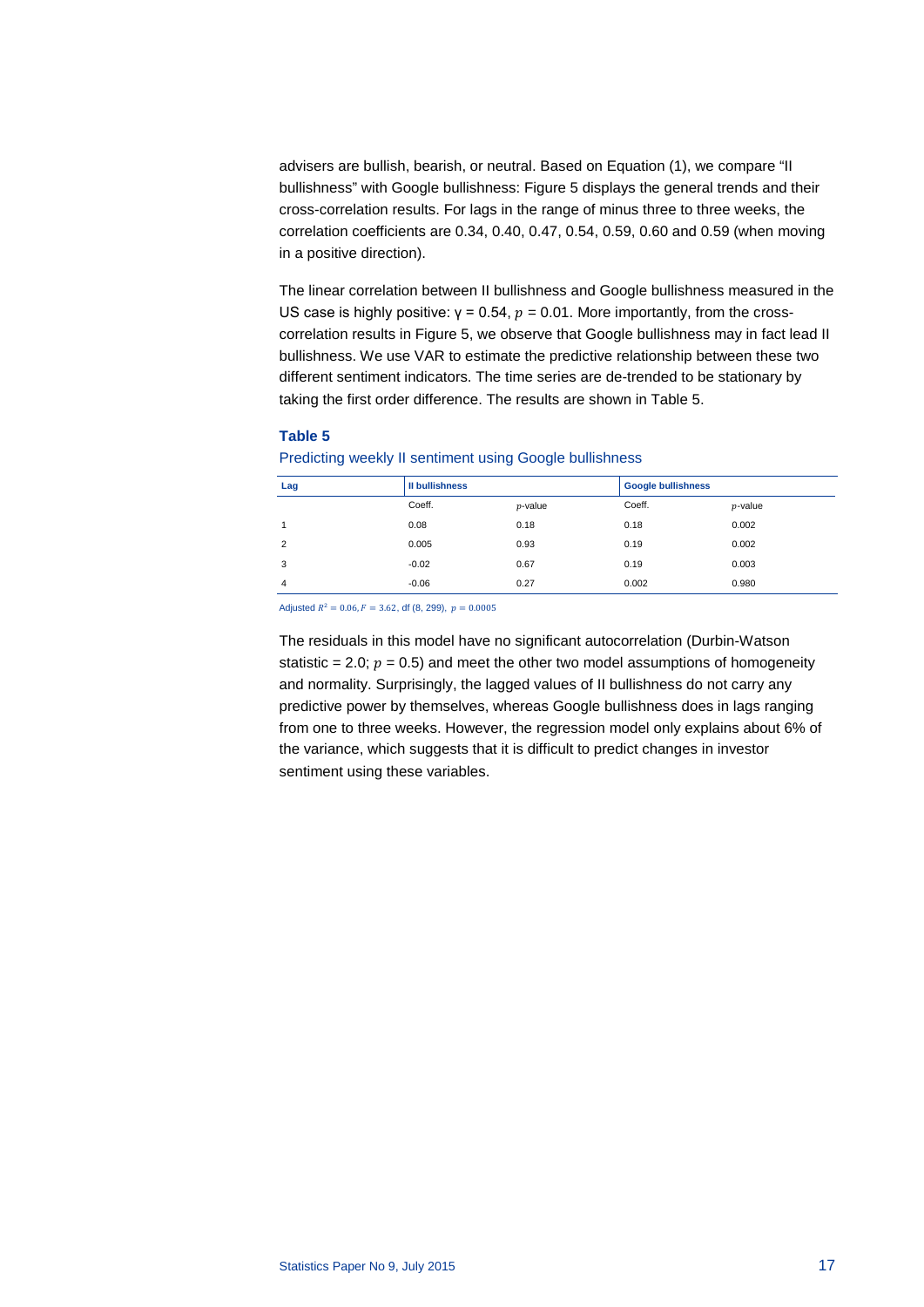# <span id="page-18-0"></span>3 Conclusion

The reliability and accuracy of existing computational measures of investor sentiment leaves much to be desired. We therefore propose a direct and unambiguous measure of investor sentiment, namely the relative frequency of occurrence of two terms commonly used by investors in Twitter updates and Google search queries. Daily Twitter bullishness is indeed found to be a useful investor sentiment indicator. Our analysis shows a positive correlation between Twitter bullishness and Google bullishness on a weekly basis; furthermore, it finds that the former leads changes in the latter. In addition, the two indicators of bullishness from different data sources are found to be positively correlated to existing surveys of investor sentiment, such as the Daily Sentiment Index and the US Advisors' Sentiment Report of Investors Intelligence. More importantly, we find that daily Twitter bullishness leads stock index returns in the United States (Dow Jones, SP500, Russell 1000, Russell 2000), the United Kingdom (FTSE 100) and Canada (GPSTSE), but has only very modest predictive value in respect of the Chinese stock market, as expected. While high Twitter bullishness predicts an increase in stock returns, we observe that these return to fundamental values within a week. Our research thus appears to support the hypothesised role of "investor sentiment" in behavioural finance. We also note the strong positive linear correlation between Google bullishness and Chinese stock index prices ( $y = 0.65$ ,  $p = 0.01$ ), with the former apparently leading the latter in extreme market conditions. This result suggests the merits of studying the predictive value of online information sources such as Weibo for the Chinese market; a topic that has received little interest in the literature.

While our study shows a promising predictive correlation between Twitter bullishness and stock market prices, it offers no information with regard to causality. Causal inference is important for result interpretation, robust prediction and policy-making. Drawing causal inferences from Big Data is a challenging research problem. Consequently, future work will focus on developing a novel theoretical framework by combining experimental design methods and machine learning algorithms to infer the causal relationship between Twitter bullishness and financial markets.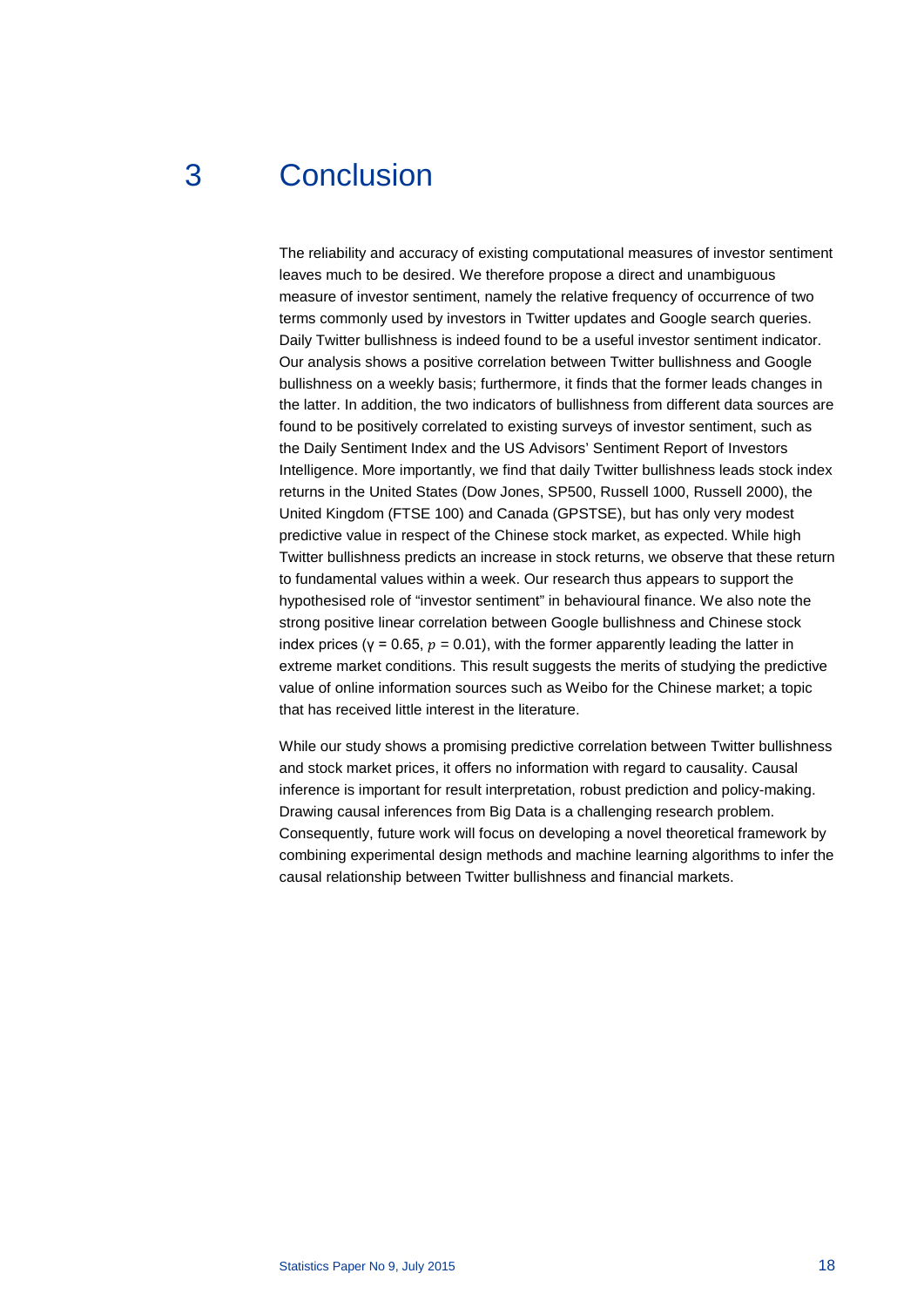# <span id="page-19-0"></span>Annex

# <span id="page-19-1"></span>**Methods**

## Twitter and Google bullishness

We derive Twitter and Google bullishness scores from the volume of bullish and bearish tweets and related Google search queries. We simply select the words "bullish" or "bull market" and "bearish" or "bear market" to identify bullish and bearish sentiment as these are rarely used in a non-financial context and their meaning is relatively unambiguous. The definition of the online bullishness index is shown in Equation (1).

## Data retrieval

Our Twitter dataset is mainly acquired via Twitter Gardenhose, which consists of a random sample of public tweets (about 45 million tweets per day) during the period January 2010 to December 2012. Google search query data were retrieved from Google Trends [\(http://www.google.com/trends/\)](http://www.google.com/trends/) in 2012; this provides weekly search volume data on all queries made after January 2004. Values are dynamically scaled to the range of [0, 100], between volume peaks and troughs. Data from two investor sentiment surveys, the Daily Sentiment Index [\(http://www.trade](http://www.trade-futures.com/dailyindex.php)[futures.com/dailyindex.php\)](http://www.trade-futures.com/dailyindex.php) and the US Advisors' Sentiment Report of Investors Intelligenc[e \(http://www.investorsintelligence.com/x/us\\_advisors\\_sentiment.html\)](http://www.investorsintelligence.com/x/us_advisors_sentiment.html) were kindly made available to us. All historical market data were retrieved from Yahoo Finance! [\(http://finance.yahoo.com/\)](http://finance.yahoo.com/) in 2012.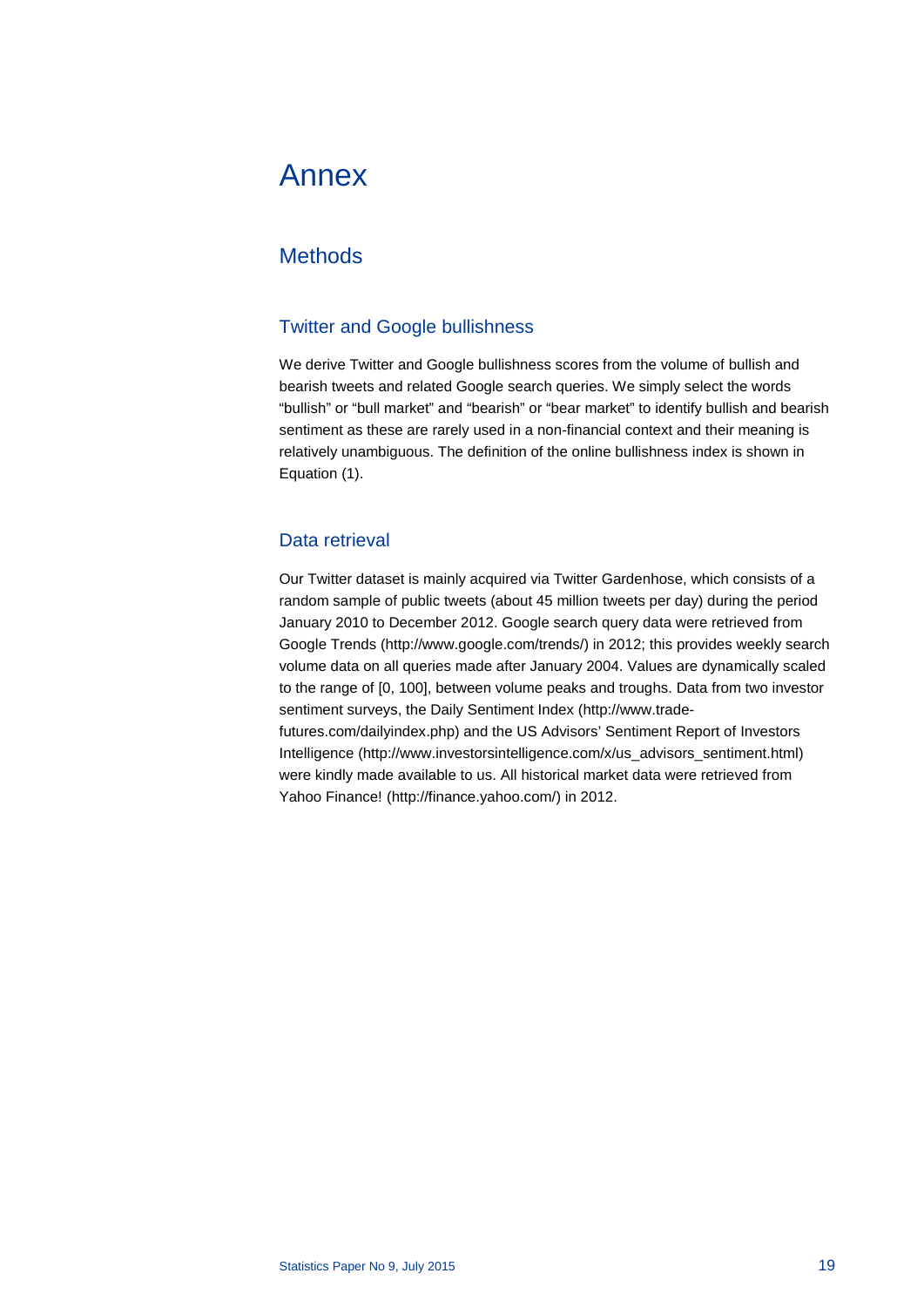# <span id="page-20-0"></span>References

Antweiler, W. and Frank, M. Z. (2004), "Is All That Talk Just Noise? The Information Content of Internet Stock Message Boards", *The Journal of Finance*, Vol. 59, No 3, pp. 1259-94.

Baker, M. and Wurgler, J. (2007), "Investor Sentiment in the Stock Market", *Journal of Economic Perspectives*, Vol. 21, No 2, pp. 129-152.

Barberis, N. and Thaler, R. (2003), "A survey of behavioral finance", in Constantinides, G.M., Harris, M. and Stulz, R.M. (eds.), *Handbook of the Economics of Finance*, 1st edn, Vol. 1, pp. 1053–1128, Elsevier.

Boucher, J. and Osgood, C. E. (1969), "The Pollyanna hypothesis", *Journal of Verbal Learning and Verbal Behavior*, Vol. 8, pp. 1–8.

Carroll, C. D., Fuhrer, J. C. and Wilcox, D. W. (1994), "Does Consumer Sentiment Forecast Household Spending? If So, Why?", *The American Economic Review*, Vol. 84, No 5, pp. 1397–1408.

Da, Z., Engelberg, J. and Gao, P. (2009), "The Sum of All FEARS: Investor Sentiment and Asset Prices", SSRN eLibrary.

Da, Z., Engelberg, J. and Gao, P. (2011), "In Search of Attention", *The Journal of Finance*, Vol. 66, pp.1461-99, October.

Das, S. R. and Chen, M. Y. (2007), "Yahoo! for Amazon: Sentiment Extraction from Small Talk on the Web", *Management Science*, Vol. 53, No 9, pp. 1375-88

De Long, B., Shleifer, A., Summers, L.H. and Waldmann, R. J. (1990a), "Noise Trader Risk in Financial Markets", *Journal of Political Economy*, Vol. 98, No 4, pp. 703-738.

De Long, J. B., Shleifer, A., Summers, L. H. and Waldmann, R. J. (1990b), "Positive Feedback Investment Strategies and Destabilizing Rational Speculation", *The Journal of Finance*, Vol. 45, pp. 379-95.

Desroches, B. and Gosselin, M.-A. (2002), "The Usefulness of Consumer Confidence Indexes in the United States", *Bank of Canada Working Paper*, No 2002-22, August.

Fama, E. F. (1970), "Efficient capital markets: A review of theory and empirical work", *The Journal of Finance*, Vol. 25, pp.383–417, May.

Gilbert, E. and Karahalios, K. (2010) "Widespread worry and the stock market" in *Proceedings of the fourth international AAAI conference on weblogs and social media*, Vol. 2, pp. 229-47.

Granger, C. W. J. (1969), "Investigating Causal Relations by Econometric Models and Cross-Spectral Methods", *Econometrica*, Vol. 37, pp. 424-38.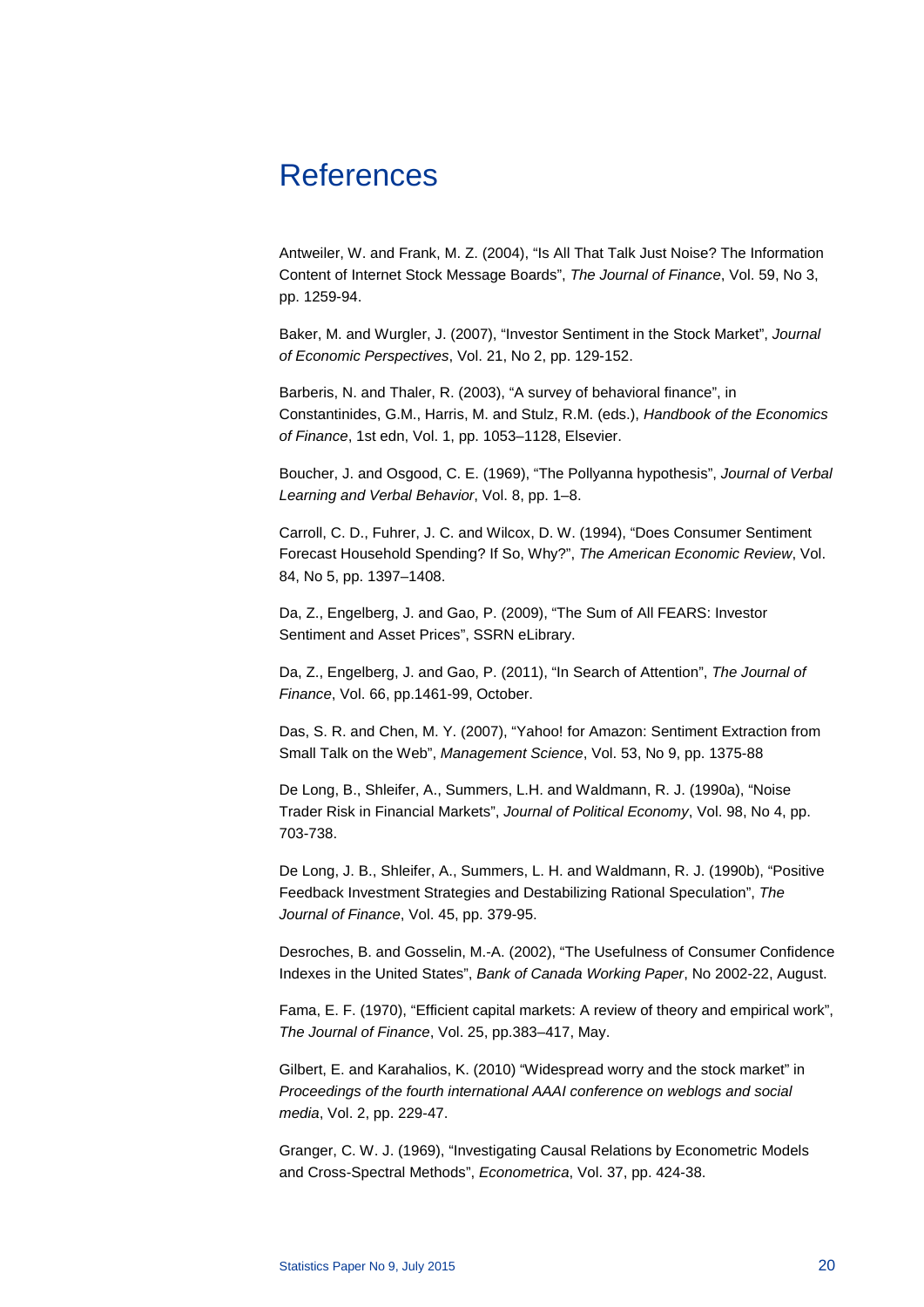Kahneman, D. and Tversky, A. (1979), "Prospect Theory: An Analysis of Decision under Risk", *Econometrica*, 47 (2), pp. 263–91, March.

Loughran, T. and McDonald, B. (2011), "When is a Liability Not a Liability? Textual Analysis, Dictionaries, and 10-ks", *The Journal of Finance*, Vol. 66, pp.35-65, February.

Oh, C. and Sheng, O. R. L. (2011), "Investigating predictive power of stock micro blog sentiment in forecasting future stock price directional movement", *ICIS 2011 Proceedings*, pp. 57-8.

Pang, B. and Lee, L. (2008), "Opinion Mining and Sentiment Analysis", *Foundations and Trends in Information Retrieval*, Vol. 2, pp. 1–135.

Shapiro, K. (ed.), (2001), *The Limits of Attention: Temporal Constraints in Human Information Processing*, Oxford University Press, New York.

Shiller, R. J. (2006), *Irrational Exuberance*, Crown Business.

Singer, E. (2001), "The Use of Incentives to Reduce Nonresponse in Household Surveys", in Groves, R.M., Dillman, D.A., Eltinge, J.L. and Little, R.J.A. (eds.), *Survey Nonresponse*, pp. 163-178.

Tetlock, P. C. (2007), "Giving Content to Investor Sentiment: The Role of Media in the Stock Market", *The Journal of Finance*, Vol. 62, pp. 1139-68, June .

Tetlock, P. C., Saar-Tsechansky, M. and Macskassy, S. (2008), "More Than Words: Quantifying Language to Measure Firms' Fundamentals", *The Journal of Finance*, Vol. 63, 1437-67, June.